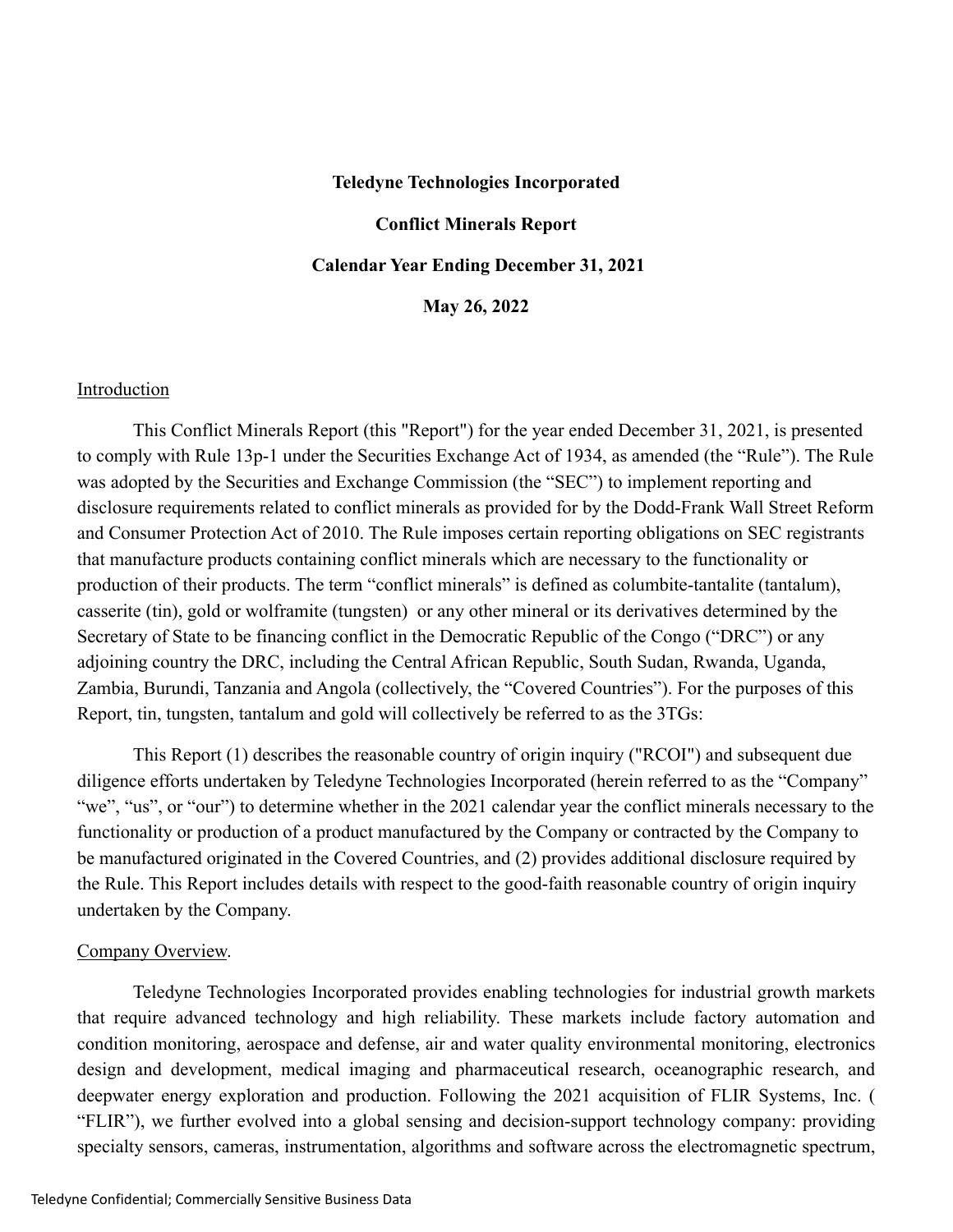as well as unmanned systems, in the subsea, land and air domains. We differentiate ourselves from many of our direct competitors by having a customer and Company-sponsored applied research center that augments our product development expertise. We believe that technological capabilities and innovation and the ability to invest in the development of new and enhanced products are critical to obtaining and maintaining leadership in our markets and the industries in which we compete.

#### Conflict Minerals Policy

As part of the Company's due diligence efforts, the Company has adopted a statement on Conflict Minerals which is available at: https://www.teledyne.com/who-we-are/ethics

## Reasonable Country of Origin Inquiry (RCOI)

After the RCOI, the Company had reason to believe that its necessary conflict minerals may have originated in the Covered Countries and had reason to believe that they may not be from recycled or scrap sources.

Due to the wide variety and high mix of products manufactured and sold by the Company, the Company conducted its due diligence with its direct suppliers. In determining which suppliers to survey in 2021, the Company focused on suppliers of materials, parts and components that are most likely to include conflict minerals. The Company initially identified 3,553 suppliers that were in-scope based principally on the category of spend in the Company's supplier database and, for FLIR, based on the supplier status as a Tier 1 supplier at FLIR (each such supplier an "In-Scope Supplier").

The Company, with the assistance of its third-party service provider, Assent Compliance ("Assent"), attempted to contact all of the In-Scope Suppliers and provide each with a copy of the Company's Statement on Conflict Minerals, a Conflict Minerals Reporting Template version 6.1 or higher ("CMRT") and instructions on how to complete the CMRT. The CMRT is a standardized reporting template developed by the Responsible Minerals Initiative ("RMI") that facilitates the transfer of information through the supply chain regarding mineral country of origin and smelters or refiners ("SORs") being utilized. In-Scope Suppliers were instructed to return a completed CMRT to the Company within a certain time period after receipt.

Assent contacted suppliers by email a minimum of three times and then non-responsive suppliers directly a minimum of two times. Additional communications include training and education on the completion of the CMRT form as well as access to Assent's supplier support center, a learning management system developed by Assent, designed to alleviate any remaining confusion with suppliers. All communications and courses completed by suppliers were monitored and tracked in Assent's system for future reporting and transparency.

Teledyne's Conflict Minerals program through Assent includes automated data validation on all submitted CMRTs. The goal of data validation is to increase the accuracy of submissions and identify any contradictory answers in the CMRT. All submitted CMRT forms are accepted and classified as valid or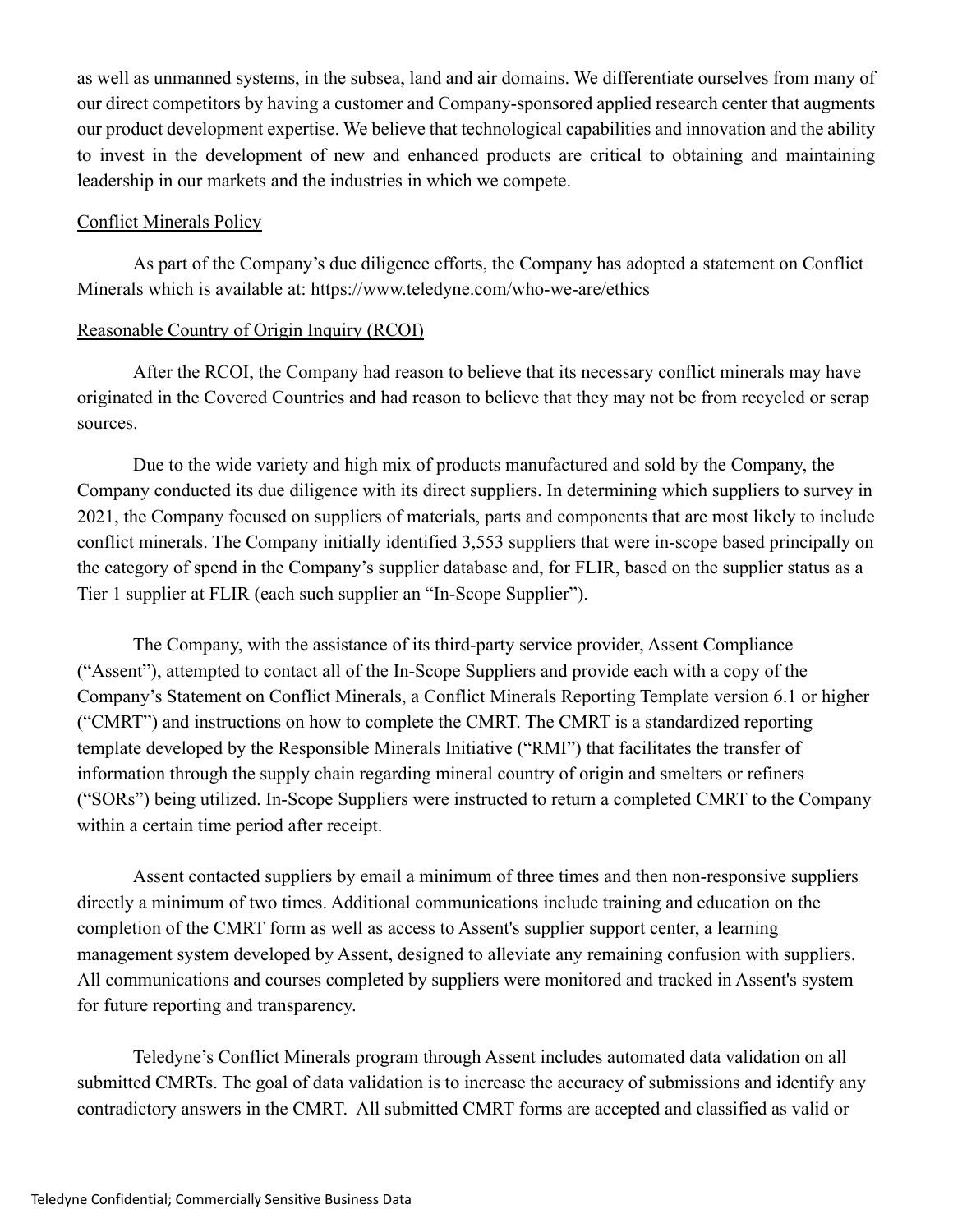invalid so that data is still retained. Suppliers are contacted in regards to invalid forms and are encouraged to resubmit a valid form.

Based on the responses provided by suppliers to the Company's RCOI, the Company is unable to determine that 3TGs necessary to the functionality or production of the Company's products did not originate in the DRC or any of the Covered Countries. Accordingly, the Company undertook the measures described below to assess the due diligence practices of the SORs listed on its unique smelter list that were known or reasonably believed to have sourced from the DRC or that had unknown sourcing.

## Due Diligence

## *Design of Due Diligence Measures*

In accordance with the Rule, the Company conducted due diligence on the source and chain of custody of those conflict minerals. The due diligence approach followed by the Company is intended to meet the criteria set forth in the Organization for Economic Co-operation and Development ("OECD") Due Diligence Guidance for Responsible Supply Chains of Minerals from Conflict-Affected and High-Risk Areas, an internationally recognized due diligence framework, and the related Supplements for gold, tin, tantalum and tungsten (the "OECD Guidance").

#### Due Diligence Process

The Company established a Conflict Minerals compliance program that is designed to conform, in all material respects, to the framework in the OECD Guidance.

#### **1. Establish Strong Company Management Systems**

#### **1.1 Internal Team**

The Company has established a management system with respect to the Rule and the obligations thereof. The Company's management system includes a cross-functional team, the Conflict Minerals Team, which is sponsored by a Conflict Minerals Governance Committee consisting of the Company's Senior Vice President, General Counsel, Chief Compliance Officer and Secretary, the Company's Senior Vice President and Chief Financial Officer and the Company's Associate Vice President and Chief Procurement Officer. The Conflict Minerals Team is responsible for implementing the Company's conflict minerals compliance program and is led by the Associate Vice President and Associate General Counsel who acts as the conflict minerals coordinator. The Conflict Minerals Governance Committee is briefed about the results of the Conflict Minerals Team's progress and due diligence efforts on a periodic basis.

As stated throughout this Report, we also partner with Assent, a SaaS company whose software allows us to collect and store CMRTs and supplier data, communicate with our supply chain and provide training and education.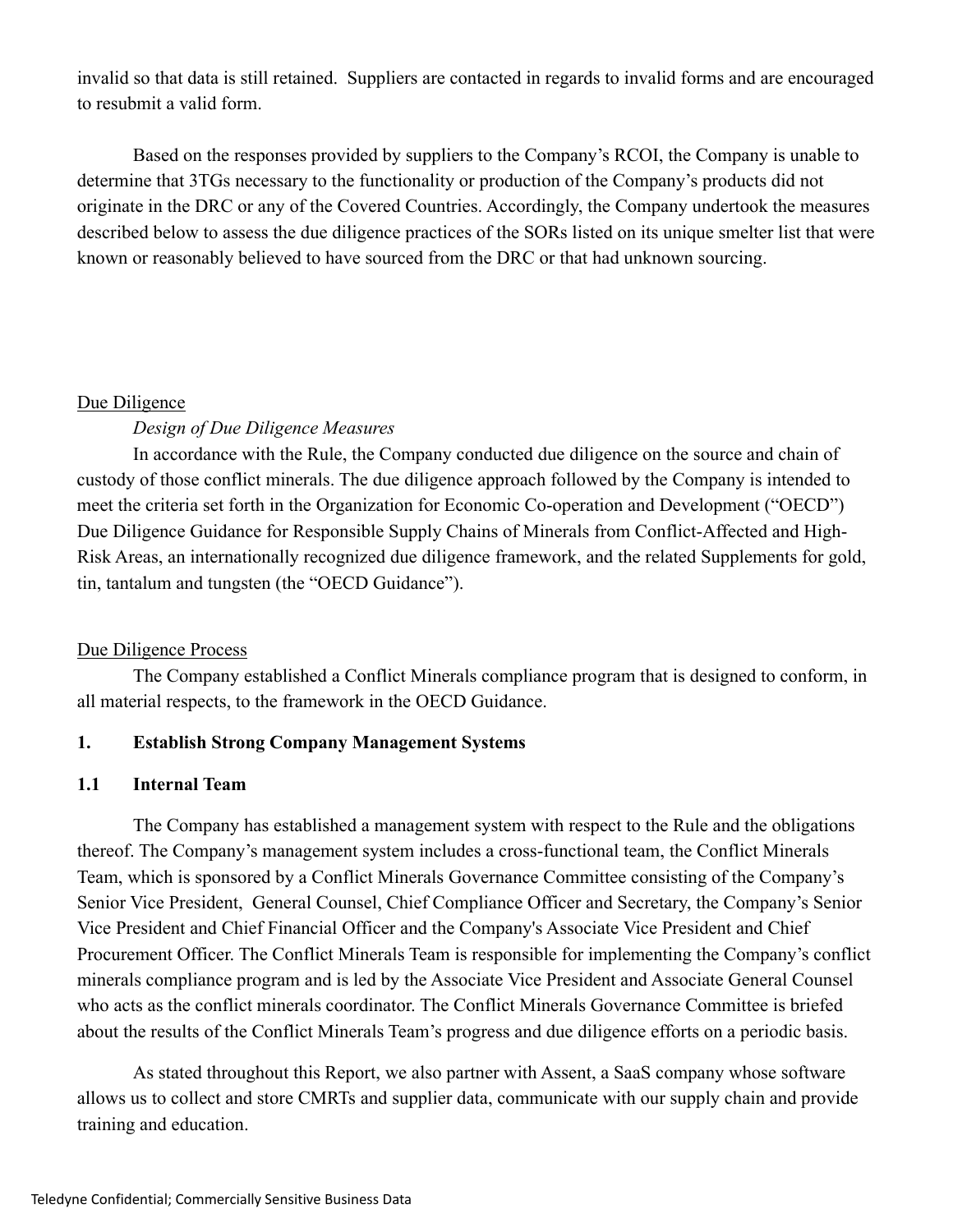## **1.2 Establish a system of controls and transparency over the mineral supply chain**

The CMRTs we collected from our suppliers allowed us to obtain information that was relevant to our due diligence efforts, including the names of smelters or refiners in our suppliers' supply chains. While a portion of the Company's direct suppliers are also subject to the reporting obligations under the Exchange Act and knowledgeable about the Rule, the Company also has many other suppliers and distributors that do not have the same reporting obligations and as such require additional training to understand the requirements of the Rule.

In 2013, the Company adopted an internal Conflict Minerals Assessment Plan (the "Assessment Plan") incorporating many of the standards set forth in the then current version of the OECD Guidance. Internal controls include the Company's on-going initiative of integrating conflict minerals related requirements in its supply agreements that require disclosure of 3TGs.

## **1.4 Maintain Records**

The Company developed a record retention requirement for information relating to the management of its conflict minerals compliance process. All relevant records will be retained for a period of 5 years. In addition, Assent retains all information gathered during the supply survey portion of the Company's conflict minerals program for the same 5 year period.

## **1.5 Strengthen company engagement with suppliers**

With respect to the OECD requirement to strengthen engagement with suppliers, the Company has utilized the CMRT version 6.1 and the Assent Compliance Manager web-based reporting tool for collecting conflict minerals declarations from the Company's supplier base. The use of these tools has allowed the Company to assist its suppliers in understanding the Company's expectations and requirements and increase the rate of responses the Company has received from its suppliers to the Company's survey requests.

Additionally, the Company's procurement organization continues to integrate provisions related to conflict minerals disclosure requirements language into new supply agreements or renewals of existing supply agreements during the course of negotiations. Accordingly, the Company is continuing its attempts to confirm suppliers have implemented processes to identify the origin of 3TGs.

## **1.6 Establish a company level grievance mechanism**

The Company has established a confidential Corporate Ethics/Help Line, with the theme, "Take The Right Action." The Ethics/Help line is available to all Company employees, as well as concerned individuals outside the company. Violations of Company policies, including those related to conflict minerals, may be reported via this Ethics/Help Line. The toll free help line number is 1-877-666-6968.

## **2. Identify and assess risk in the supply chain**

In order to assess the risk that any of these smelters posed to our supply chain, Assent determined if the smelter had been audited against a standard in conformance with the OECD Guidance, such as the Responsible Minerals Assurance Process (RMAP). We do not typically have a direct relationship with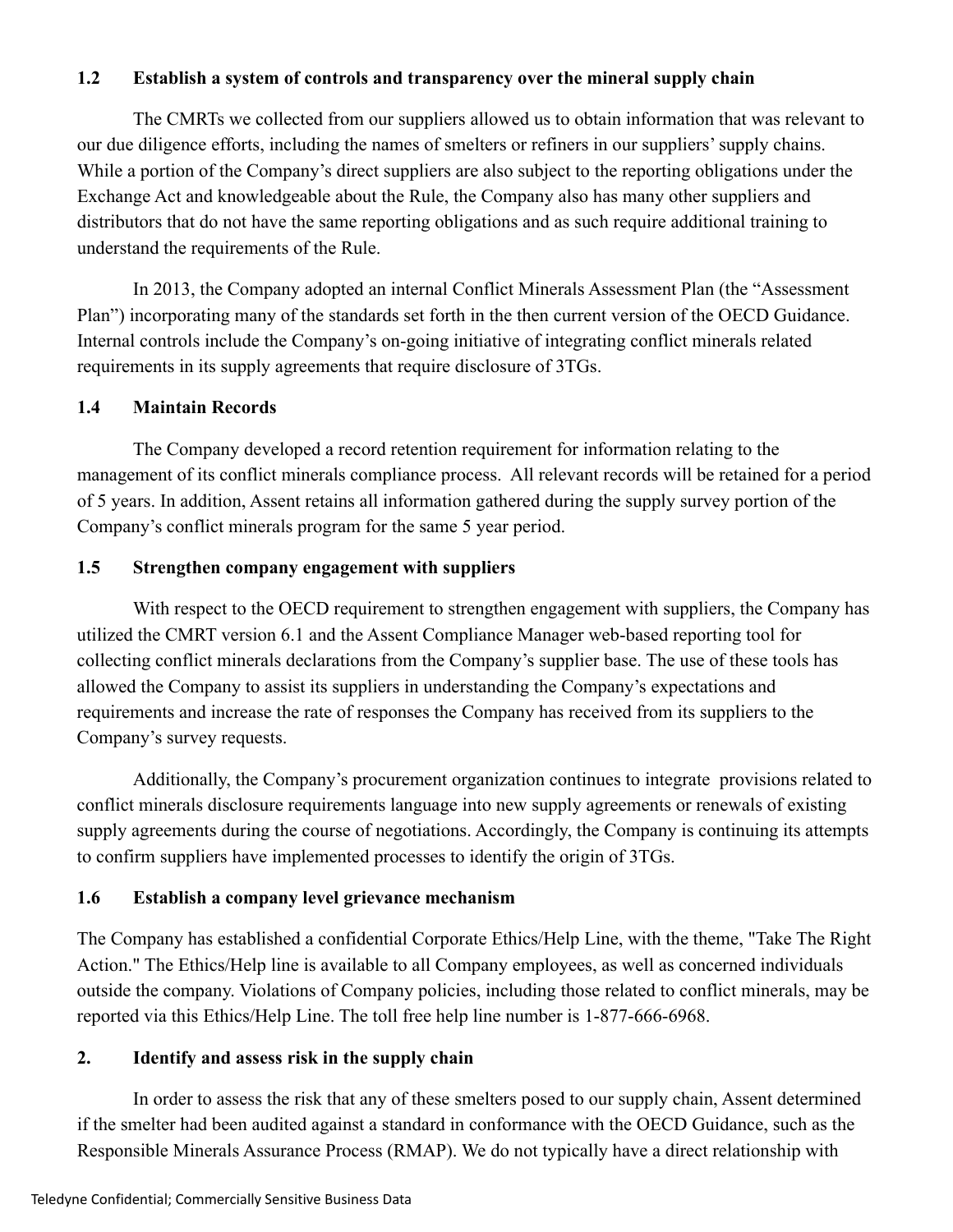3TG smelters and refiners and do not perform or direct audits of these entities within our supply chain. Smelters that have completed an RMAP audit are considered to be DRC-Conflict Free. In cases where the smelter's due diligence practices have not been audited against the RMAP standard, a potential supply chain risk exists.

Each facility that meets the RMI definition of a smelter or refiner of a 3TG mineral is assigned assessed according to red-flag indicators defined in the OECD Guidance. Assent uses 5 factors to determine the level of risk that each smelter poses to the supply chain by identifying red-flags:

- Geographic proximity to the DRC and covered countries;
- Known mineral source country of origin;
- Responsible Minerals Assurance Process (RMAP) audit status;
- Credible evidence of unethical or conflict sourcing Peer Assessments conducted by credible third-party sources.

Additionally, suppliers are evaluated on program strength (further assisting in identifying risk in the supply chain). Evaluating and tracking the strength of the program can assist in making key risk mitigation decisions as the program progresses. The criteria used to evaluate the strength of the supplier's program are:

- Have you established a conflict minerals sourcing policy?
- Have you implemented due diligence measures for conflict-free sourcing?

• Do you review due diligence information received from your suppliers against your company's expectations?

• Does your review process include corrective action management?

Based on a supplier's answers to these criteria, the supplier's program is deemed to be either strong or weak.

As part of the Company's Assessment Plan and to ensure suppliers understand the Company's expectations, Assent provides video and written training on conflict minerals and the CMRT. This includes instructions on completing the form, and one-on-one email and phone discussions with supplier personnel.

Tracing materials back to their mine of origin is a complex aspect of responsible sourcing in the Company's supply chain. The Company determined that seeking information about 3TG smelters and refiners in its supply chain represents the most reasonable effort the Company can make to determine the mines or locations of origin of the 3TGs in its supply chain. This was done by adopting methodology outlined by the Responsible Business Alliance and programs and outreach initiatives and requiring the Company's suppliers to report to the Company using the CMRT. Through this industry joint effort, the Company made reasonable determination of the mines or locations of origin of the 3TGs in its supply chain.

# **3. Design and implement a strategy to respond to identified risks**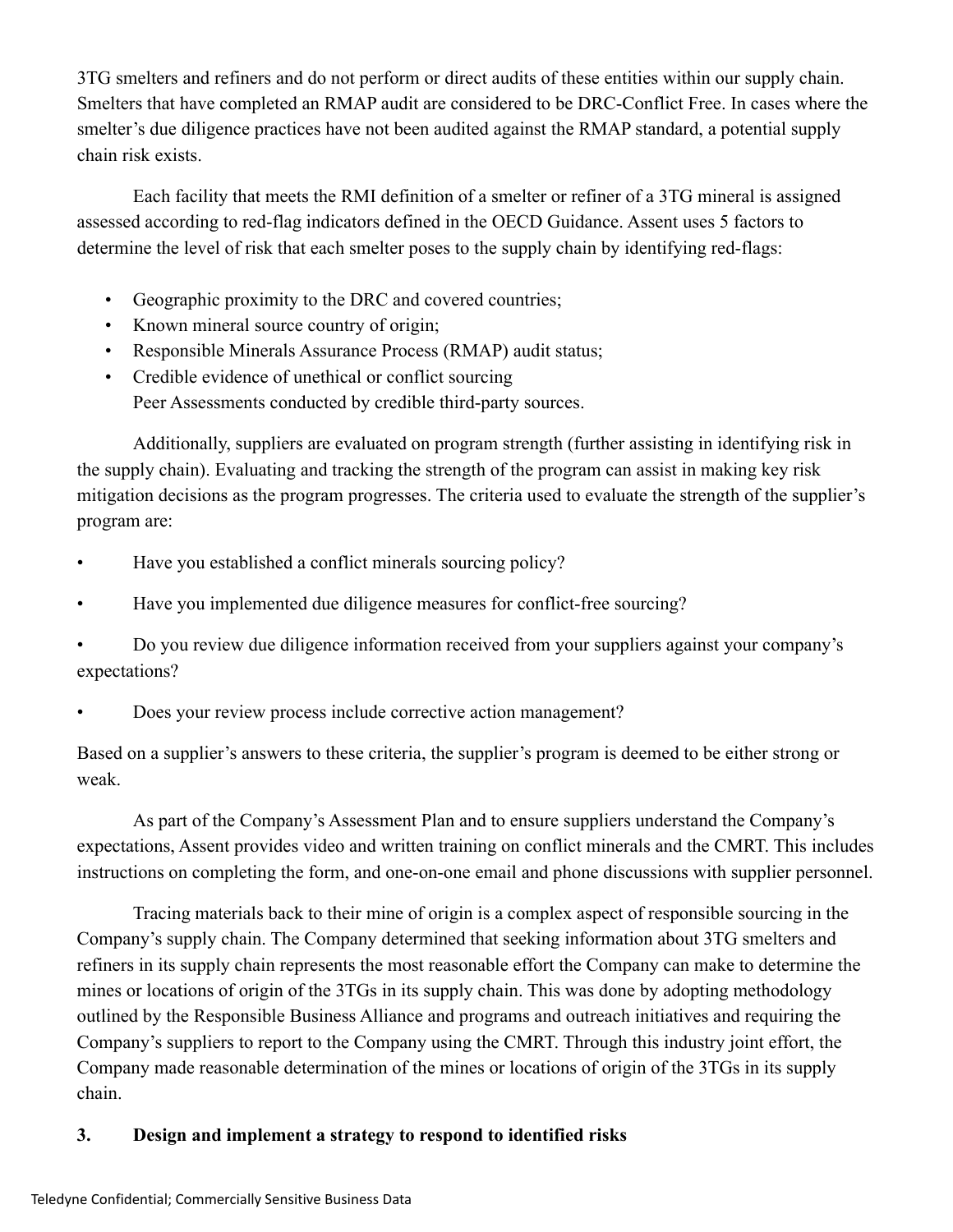The Company has developed and continues to use a risk management approach to implement due diligence activities concerning 3TGs and the potential presence of conflict minerals.

The Company's current strategy to respond to supply chain risks, as described in the Company's Assessment Plan, is that if the Company becomes aware of a supplier whose supply chain includes 3TGs that are not conflict free, the Company will take appropriate steps to address the situation in a timely manner, including supplier education and/or reassessment of the supplier relationship. To date, the Company has found no instances where it was necessary to terminate a contract or find a replacement material or supplier.

If suppliers did not provide information as requested, or the data did not appear to be reliable or was conflicting, the Conflict Minerals Team together with Assent developed a plan to send additional communications, offer additional education, or, if necessary, have the Company's procurement organization engage with the supplier.

When red-flag smelters or refiners were reported based on the logic discussed in the previous section, risk mitigation activities are initiated. CMRT submissions that include any red-flag smelters or refiners immediately produced a receipt instructing the supplier to take their own risk mitigation actions, including submission of a product specific CMRT to better identify the connection to products that they supply to Teledyne and directives to remove these red-flag smelters from their supply chain. Through our smelter and refinery assessments, we also monitor red flags related to risks outside of just sourcing conflict minerals from the Covered Countries.

## **4. Carry out independent third-party audit of the supply chain due diligence at identified points in the supply chain**

As a downstream purchaser of conflict minerals, the Company's due diligence process is based on the necessity of relying on data obtained from its direct suppliers. The Company also relies on information collected and provided by other external audit programs. As such, the Company has not conducted thirdparty audits of any smelters or refiners.

## **5. Report on Supply Chain Due Diligence**

This Conflict Minerals Report is on file with the SEC and is publicly available on the Company's website https://www.teledyne.com/who-we-are/ethics

## Results of Due Diligence

The Company, through Assent's software platform, surveyed a total of 3,553 suppliers. Of the responses, 51 were determined to be out of scope, 64 were deemed invalid and marked for follow-up, and 1,795 were accepted as complete. This is an overall response rate of 50.52%.

## Smelters or Refiners

The large majority of the responses received from the supplier survey provided data at a company or divisional level or were unable to specify the smelters or refiners used for components supplied to the Company. The Company was therefore unable to determine whether the 3TGs reported by the suppliers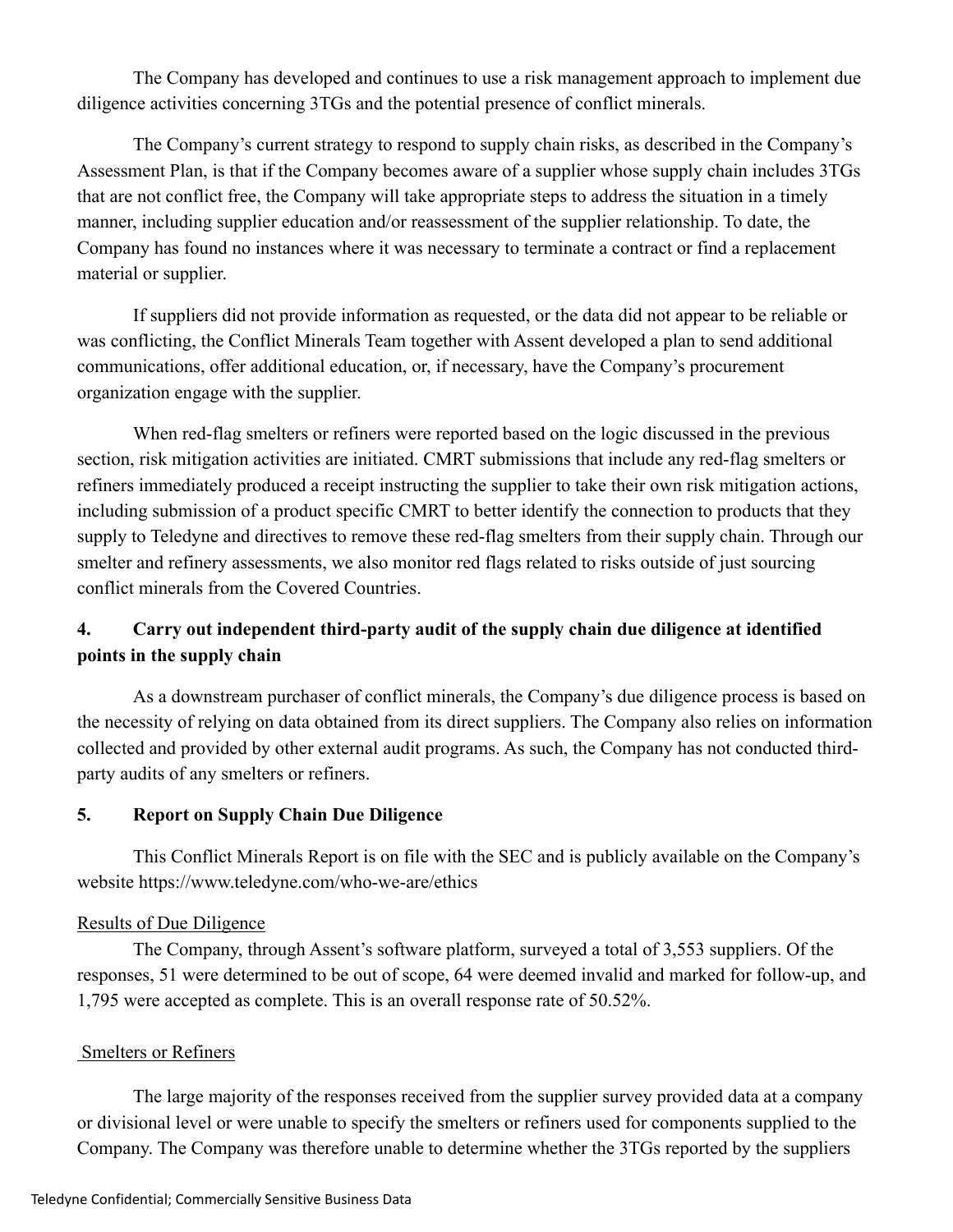were contained in components or parts supplied to the Company. Furthermore, suppliers did not always provide smelter lists nor were the smelter lists consistently completed with smelter identification numbers, and therefore the Company was unable to validate that any of these smelters or refiners are actually in its supply chain.

The current efforts focus on gathering smelter information via the CMRT and, as the program progresses, requiring full completion of all necessary smelter identification information which will enable the validation and disclosure of the smelters as well as the tracing of 3TGs to their location of origin. Seeking information about 3TG smelters and refiners in the Company's supply chain represents the most reasonable effort the Company can make to determine the mines or locations of origin of 3TGs in its supply chain.

Certain of the responses provided by suppliers to the CMRT did include the names of facilities listed by the suppliers as smelters or refiners. The Company does not typically have a direct relationship with 3TG smelters and refiners and does not perform or direct audits of these entities within its supply chain. Assent compared facilities listed in the supplier responses to the list of smelters maintained by the RMI and, if a supplier indicated that the facility was certified as conflict-free, confirmed that the name was listed by RMI. Based on the smelter lists provided by suppliers via the CMRTs, the Company is aware that 230 smelters are certified conflict-free, and a number of other smelters are active in the RMAP thirdparty audit process.

As of May 15, 2022, the Company has validated 335 legitimate smelters or refiners and is working to validate the additional smelter and refiner entries from the submitted CMRTs. The table set forth on Annex 1 to this Report lists the valid smelters identified by suppliers the Company surveyed. The table set forth on Annex 2 lists the countries from which the minerals processed by the SORs in Annex 1 are believed to have originated based on information provided by suppliers and the RMI. As noted above, since the Company's suppliers generally provided facility information via the CMRT at the company or divisional level, and generally did not limit their CMRT responses to facility information for 3TGs in products they supply to the Company specifically, 3TGs contained in the Company's products did not necessarily originate in the facilities listed in Annex 1 or the countries listed in Annex 2.

Many suppliers are still unable to provide the smelters or refiners used for materials supplied to the Company. Furthermore, many of the responses provided at the company or division level indicated an "unknown" status in terms of determining the origin of 3TGs.

## Risk Mitigation Steps

 The Company's conflict minerals program for the 2022 calendar year will continue to focus on vetting smelter data, which may include the following actions:

- Working with suppliers to move to the latest version of the CMRT where new smelter identification numbers have been assigned;
- Requiring the use of smelter identification numbers;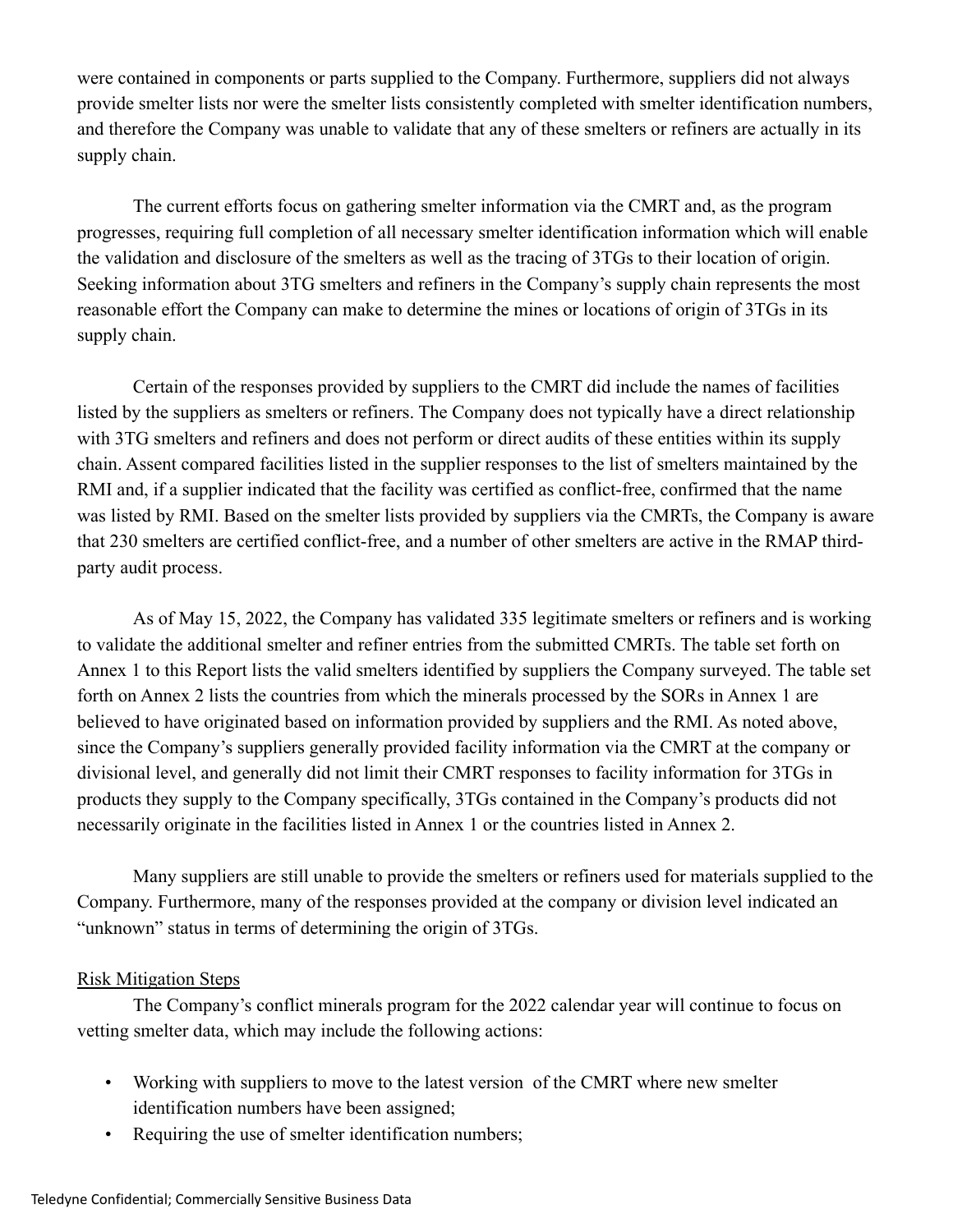- Requesting that suppliers connect any identified smelters with the products and parts the suppliers supply to the Company; and
- Comparing smelters reported by suppliers on the CMRT to the Responsible Minerals Initiative's list of smelters.

The Company intends to take additional steps to improve its due diligence process and to further mitigate any risk that the 3TGs in its products could benefit armed groups in the Covered Countries, which may include the following:

- Include a conflict minerals flow-down clause in new or renewed supplier contracts;
- Engage with suppliers and direct them to training resources to increase the response rate and improve the content of the supplier survey responses; and
- Engage any suppliers found to be providing the Company with conflict minerals from sources that support conflict in the Covered Countries to establish an alternative source of conflict minerals that does not support such conflict.

The Company reserves the right to modify or eliminate these Risk Mitigation Steps, including, without limitation, in response to any changes or proposed changes to the Rule by the SEC.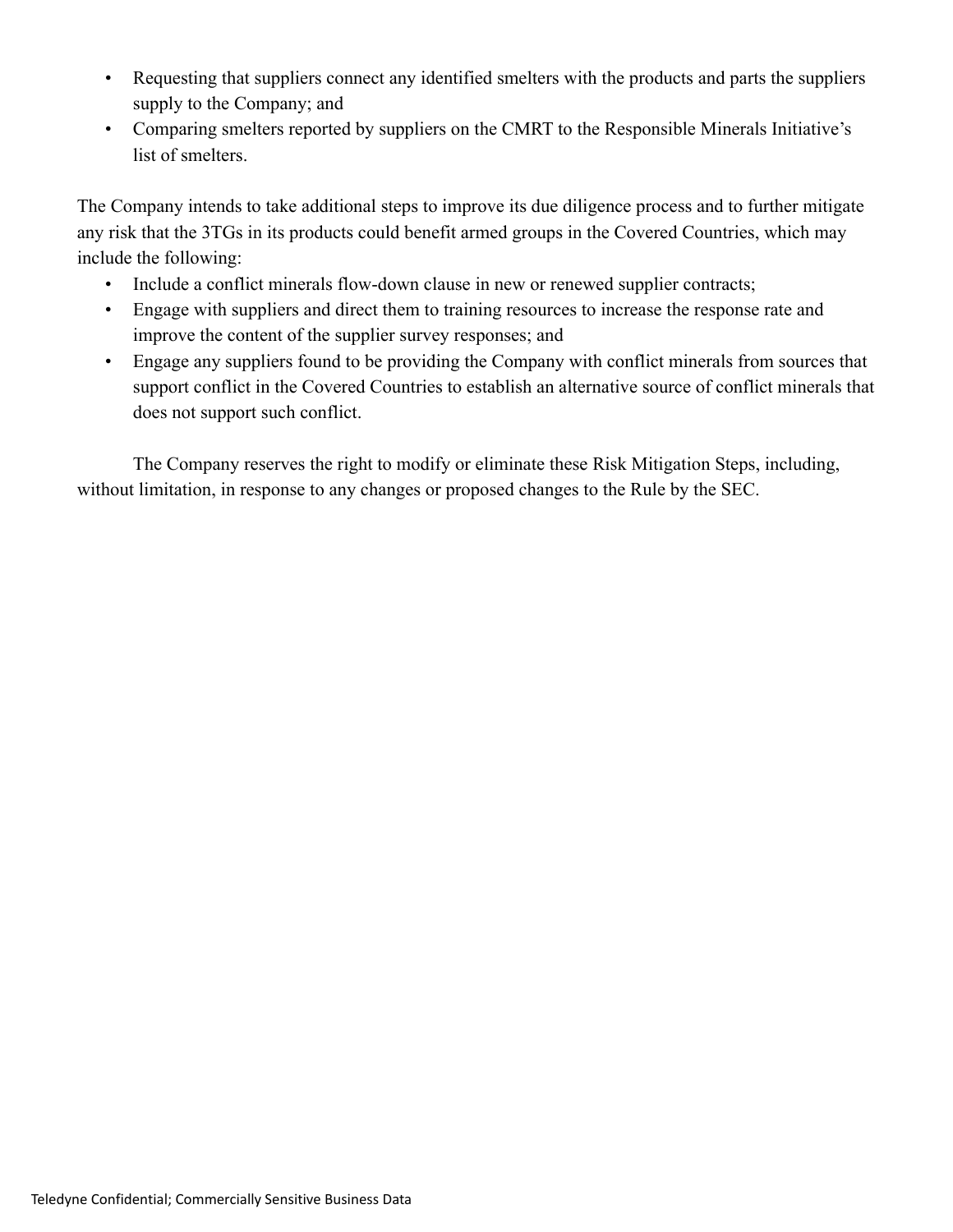#### **Annex 1**

The following is a list of verified SORs that the suppliers surveyed by the Company reported as being in their supply chains. An affirmative answer in the 'Conflict-Free' column indicates completion of the RMI's Responsible Minerals Assurance Process third-party audit certifying conflict-free sourcing. As noted in the Report, since the Company's suppliers generally provided facility information via the CMRT at the company or divisional level, and generally did not limit their CMRT responses to facility information for 3TGs in products they supply to the Company specifically, 3TGs contained in the Company's products did not necessarily originate in the facilities listed in Annex 1 or the countries listed in Annex 2.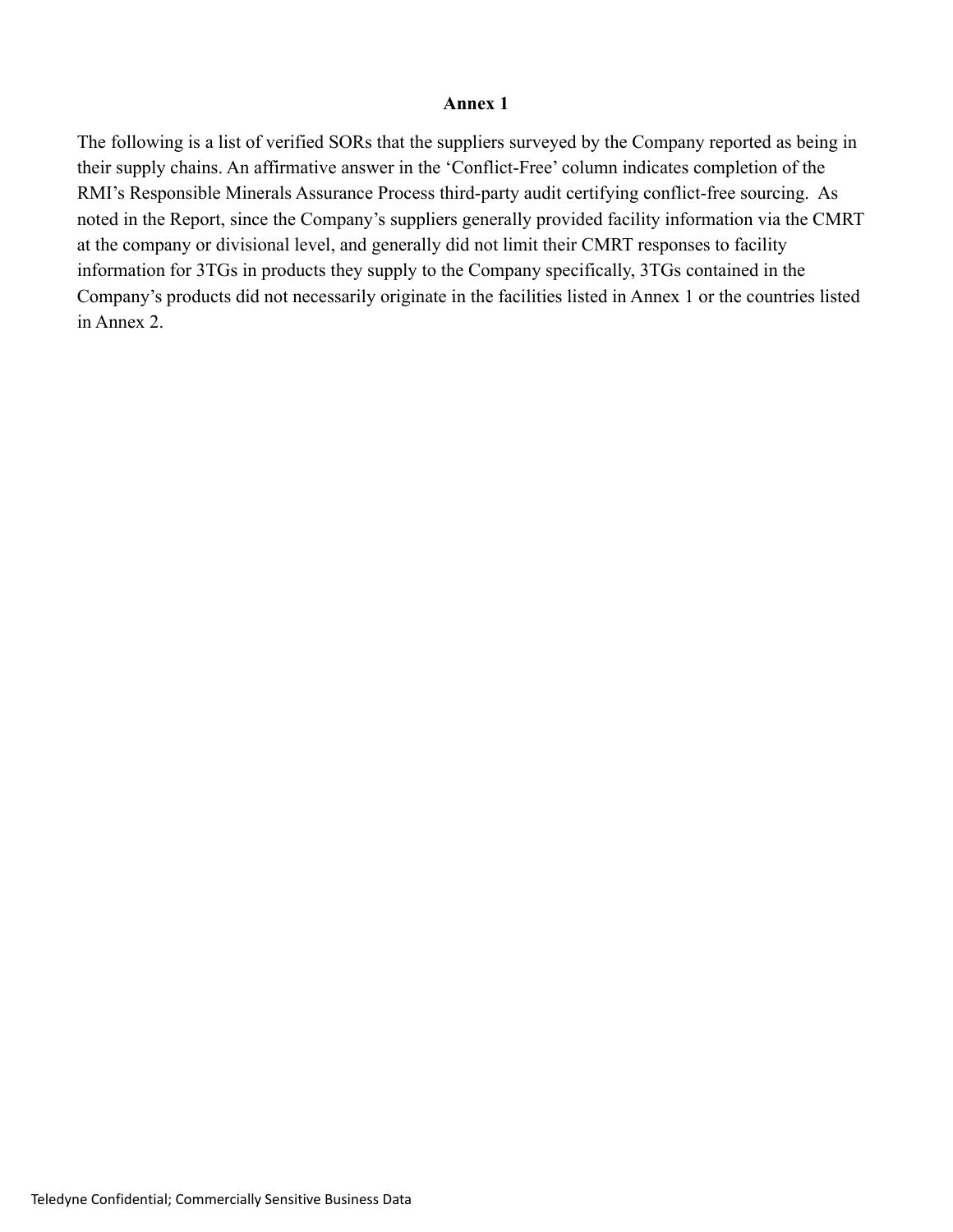| <b>Metal</b> | <b>Smelter Name</b>                          | <b>SOR Facility Location</b>       | Conflict |
|--------------|----------------------------------------------|------------------------------------|----------|
|              |                                              |                                    | Free?    |
| Gold         | 8853 S.p.A.                                  | Italy                              | Yes      |
| Tungsten     | A.L.M.T. Corp.                               | Japan                              | Yes      |
| Gold         | ABC Refinery Pty Ltd.                        | Australia                          | Unknown  |
| Gold         | Abington Reldan Metals, LLC                  | United States Of America           | Unknown  |
| Tungsten     | <b>ACL Metais Eireli</b>                     | <b>Brazil</b>                      | Yes      |
| Gold         | <b>Advanced Chemical Company</b>             | United States Of America           | Yes      |
| Gold         | African Gold Refinery                        | Uganda                             | Unknown  |
| Gold         | Aida Chemical Industries Co., Ltd.           | Japan                              | Yes      |
| Gold         | Al Etihad Gold Refinery DMCC                 | <b>United Arab Emirates</b>        | Yes      |
| Tungsten     | Albasteel Industria e Comercio de Ligas Para | <b>Brazil</b>                      | Unknown  |
|              | Fundicao Ltd.                                |                                    |          |
| Gold         | <b>Alexy Metals</b>                          | United States Of America           | Unknown  |
| Gold         | Allgemeine Gold-und Silberscheideanstalt     | Germany                            | Yes      |
|              | A.G.                                         |                                    |          |
| Gold         | Almalyk Mining and Metallurgical Complex     | Uzbekistan                         | Yes      |
|              | (AMMC)                                       |                                    |          |
| Tin          | Alpha                                        | United States Of America           | Yes      |
| Tin          | An Vinh Joint Stock Mineral Processing       | Viet Nam                           | Unknown  |
|              | Company                                      |                                    |          |
| Gold         | AngloGold Ashanti Corrego do Sitio           | <b>Brazil</b>                      | Yes      |
|              | Mineracao                                    |                                    |          |
| Gold         | Argor-Heraeus S.A.                           | Switzerland                        | Yes      |
| Tungsten     | Artek LLC                                    | <b>Russian Federation</b>          | Unknown  |
| Gold         | Asahi Pretec Corp.                           | Japan                              | Yes      |
| Gold         | Asahi Refining Canada Ltd.                   | Canada<br>United States Of America | Yes      |
| Gold         | Asahi Refining USA Inc.                      |                                    | Yes      |
| Gold         | Asaka Riken Co., Ltd.                        | Japan                              | Yes      |
| Tungsten     | Asia Tungsten Products Vietnam Ltd.          | Viet Nam                           | Yes      |
| Gold         | Atasay Kuyumculuk Sanayi Ve Ticaret A.S.     | Turkey                             | Unknown  |
| Gold         | <b>AU Traders and Refiners</b>               | South Africa                       | Unknown  |
| Gold         | Augmont Enterprises Private Limited          | India                              | Unknown  |
| Gold         | Aurubis AG                                   | Germany                            | Yes      |
| Gold         | <b>Bangalore Refinery</b>                    | India                              | Yes      |
| Gold         | Bangko Sentral ng Pilipinas (Central Bank of | Philippines                        | Yes      |
|              | the Philippines)                             |                                    |          |
| Gold         | Boliden AB                                   | Sweden                             | Yes      |
| Gold         | C. Hafner GmbH + Co. KG                      | Germany                            | Yes      |
| Gold         | C.I Metales Procesados Industriales SAS      | Colombia                           | Unknown  |
| Gold         | Caridad                                      | Mexico                             | Unknown  |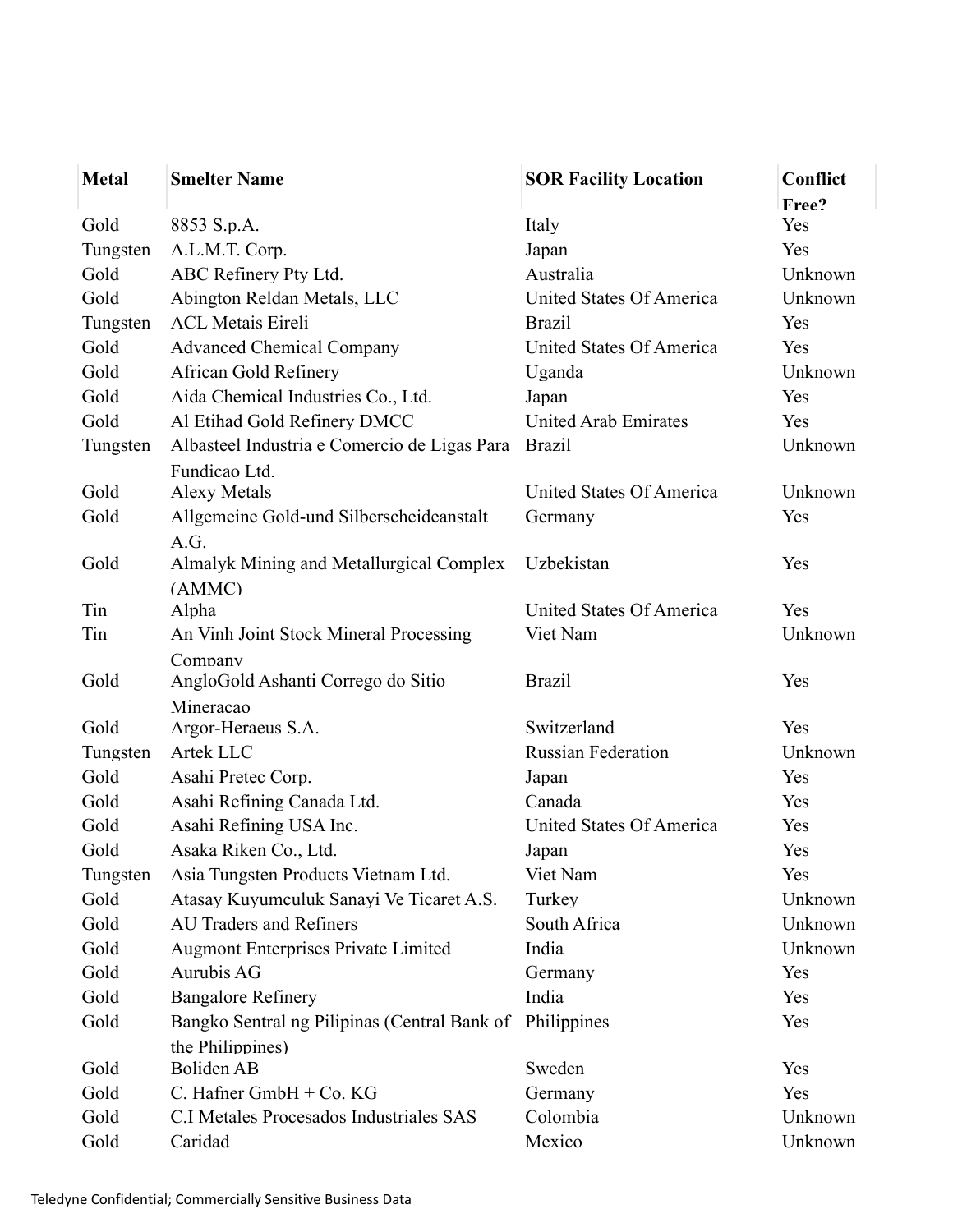| <b>Metal</b> | <b>Smelter Name</b>                                          | <b>SOR Facility Location</b>     | Conflict<br>Free? |
|--------------|--------------------------------------------------------------|----------------------------------|-------------------|
| Gold         | CCR Refinery - Glencore Canada                               | Canada                           | Yes               |
|              | Corporation                                                  |                                  |                   |
| Gold         | Cendres $+$ Metaux S.A.                                      | Switzerland                      | Yes               |
| Gold         | CGR Metalloys Pvt Ltd.                                       | India                            | Unknown           |
| Tantalum     | Changsha South Tantalum Niobium Co., Ltd.                    | China                            | Yes               |
| Tungsten     | Chenzhou Diamond Tungsten Products Co.,                      | China                            | Yes               |
|              | Ltd.                                                         |                                  |                   |
| Tin          | Chenzhou Yunxiang Mining and Metallurgy                      | China                            | Yes               |
|              | Co., Ltd.                                                    |                                  |                   |
| Tin          | Chifeng Dajingzi Tin Industry Co., Ltd.                      | China                            | Yes               |
| Gold         | Chimet S.p.A.                                                | Italy                            | Yes               |
| Tungsten     | China Molybdenum Co., Ltd.                                   | China                            | Yes               |
| Tin          | China Tin Group Co., Ltd.                                    | China                            | Yes               |
| Tungsten     | Chongyi Zhangyuan Tungsten Co., Ltd.                         | China                            | Yes               |
| Gold         | Chugai Mining                                                | Japan                            | Yes               |
| Tungsten     | CNMC (Guangxi) PGMA Co., Ltd.                                | China                            | Unknown           |
| Tin          | CRM Fundicao De Metais E Comercio De                         | <b>Brazil</b>                    | Unknown           |
|              | Equipamentos Eletronicos Do Brasil Ltda                      |                                  |                   |
| Tin          | <b>CRM</b> Synergies                                         | Spain                            | Yes               |
| Tungsten     | Cronimet Brasil Ltda                                         | <b>Brazil</b>                    | Yes               |
| Tin          | CV Venus Inti Perkasa                                        | Indonesia                        | Unknown           |
| Tantalum     | D Block Metals, LLC                                          | United States Of America         | Yes               |
| Gold         | Daye Non-Ferrous Metals Mining Ltd.                          | China                            | Unknown           |
| Gold         | Degussa Sonne / Mond Goldhandel GmbH                         | Germany                          | Unknown           |
| Gold         | Dijllah Gold Refinery FZC                                    | <b>United Arab Emirates</b>      | Unknown           |
| Tin          | Dongguan CiEXPO Environmental                                | China                            | Unknown           |
|              | Engineering Co., Ltd.                                        |                                  |                   |
| Gold         | Dowa                                                         | Japan                            | Yes               |
| Tin          | Dowa                                                         | Japan                            | Yes               |
| Gold         | DSC (Do Sung Corporation)                                    | Korea, Republic Of               | Yes               |
| Gold         | Eco-System Recycling Co., Ltd. East Plant                    | Japan                            | Yes               |
| Gold         | Eco-System Recycling Co., Ltd. North Plant                   | Japan                            | Yes               |
| Gold         | Eco-System Recycling Co., Ltd. West Plant                    | Japan                            | Yes               |
| Tin          | Electro-Mechanical Facility of the Cao Bang                  | Viet Nam                         | Unknown           |
| Tin          | Minerals & Metallurgy Joint Stock Company<br><b>EM Vinto</b> | Bolivia (Plurinational State Of) | Yes               |
| Gold         | Emerald Jewel Industry India Limited (Unit                   | India                            | Unknown           |
|              | 1)                                                           |                                  |                   |
| Gold         | Emerald Jewel Industry India Limited (Unit                   | India                            | Unknown           |
|              | (2)                                                          |                                  |                   |
| Gold         | Emerald Jewel Industry India Limited (Unit                   | India                            | Unknown           |
|              | 3)                                                           |                                  |                   |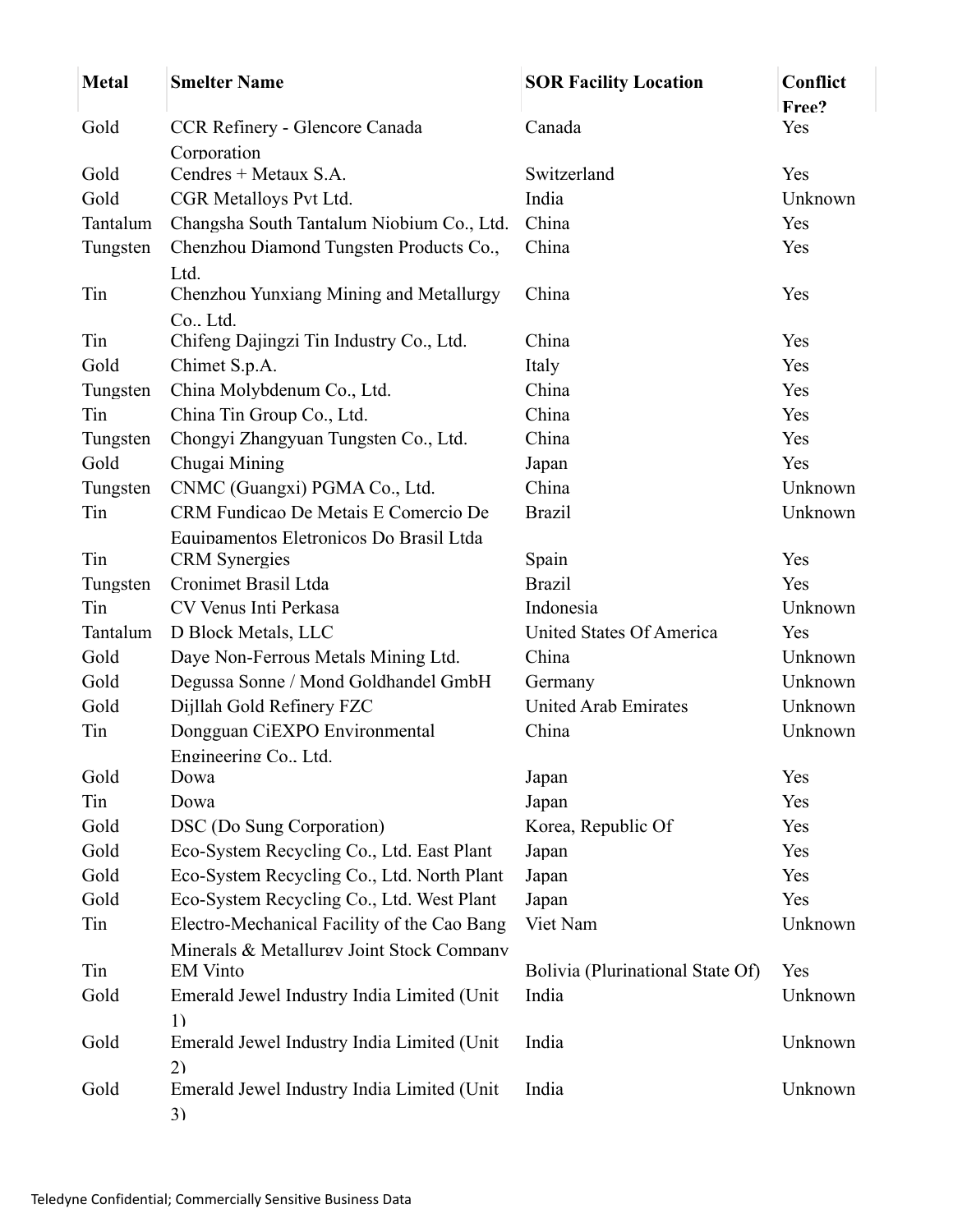| <b>Metal</b> | <b>Smelter Name</b>                                | <b>SOR Facility Location</b> | Conflict         |
|--------------|----------------------------------------------------|------------------------------|------------------|
| Gold         | Emerald Jewel Industry India Limited (Unit         | India                        | Free?<br>Unknown |
|              | 4)                                                 |                              |                  |
| Gold         | <b>Emirates Gold DMCC</b>                          | <b>United Arab Emirates</b>  | Yes              |
| Tin          | Estanho de Rondonia S.A.                           | <b>Brazil</b>                | Yes              |
| Tantalum     | F&X Electro-Materials Ltd.                         | China                        | Yes              |
| Tin          | Fabrica Auricchio Industria e Comercio Ltda.       | <b>Brazil</b>                | Yes              |
| Tin          | Fenix Metals                                       | Poland                       | Yes              |
| Gold         | Fidelity Printers and Refiners Ltd.                | Zimbabwe                     | Unknown          |
| Tantalum     | FIR Metals & Resource Ltd.                         | China                        | Yes              |
| Gold         | Fujairah Gold FZC                                  | <b>United Arab Emirates</b>  | Unknown          |
| Tungsten     | Fujian Ganmin RareMetal Co., Ltd.                  | China                        | Yes              |
| Tungsten     | Fujian Xinlu Tungsten                              | China                        | Yes              |
| Tungsten     | Ganzhou Haichuang Tungsten Co., Ltd.               | China                        | Yes              |
| Tungsten     | Ganzhou Huaxing Tungsten Products Co.,<br>Ltd.     | China                        | Yes              |
| Tungsten     | Ganzhou Jiangwu Ferrotungsten Co., Ltd.            | China                        | Yes              |
| Tungsten     | Ganzhou Seadragon W & Mo Co., Ltd.                 | China                        | Yes              |
| Gold         | GCC Gujrat Gold Centre Pvt. Ltd.                   | India                        | Unknown          |
| Gold         | Geib Refining Corporation                          | United States Of America     | Yes              |
| Tin          | Gejiu City Fuxiang Industry and Trade Co.,         | China                        | Unknown          |
|              | Ltd.                                               |                              |                  |
| Tin          | Gejiu Kai Meng Industry and Trade LLC              | China                        | Unknown          |
| Tin          | Gejiu Non-Ferrous Metal Processing Co., Ltd. China |                              | Yes              |
| Tin          | Gejiu Yunxin Nonferrous Electrolysis Co.,          | China                        | Yes              |
|              | Ltd.                                               |                              |                  |
| Tin          | Gejiu Zili Mining And Metallurgy Co., Ltd.         | China                        | Yes              |
| Tungsten     | GEM Co., Ltd.                                      | China                        | Yes              |
| Tantalum     | Global Advanced Metals Aizu                        | Japan                        | Yes              |
| Tantalum     | Global Advanced Metals Boyertown                   | United States Of America     | Yes              |
| Tungsten     | Global Tungsten & Powders Corp.                    | United States Of America     | Yes              |
| Gold         | <b>Gold Coast Refinery</b>                         | Ghana                        | Unknown          |
| Gold         | Gold Refinery of Zijin Mining Group Co.,           | China                        | Yes              |
|              | Ltd.                                               |                              |                  |
| Gold         | Great Wall Precious Metals Co., Ltd. of            | China                        | Unknown          |
|              | <b>CBPM</b>                                        |                              |                  |
| Tin          | Guangdong Hanhe Non-Ferrous Metal Co.,             | China                        | Yes              |
|              | Ltd.                                               |                              |                  |
| Gold         | Guangdong Jinding Gold Limited                     | China                        | Unknown          |
| Tungsten     | Guangdong Xianglu Tungsten Co., Ltd.               | China                        | Yes              |
| Tantalum     | Guangdong Zhiyuan New Material Co., Ltd.           | China                        | Yes              |
| Gold         | Guoda Safina High-Tech Environmental               | China                        | Unknown          |
|              | Refinery Co., Ltd.                                 |                              |                  |
| Tantalum     | H.C. Starck Co., Ltd.                              | Thailand                     | Yes              |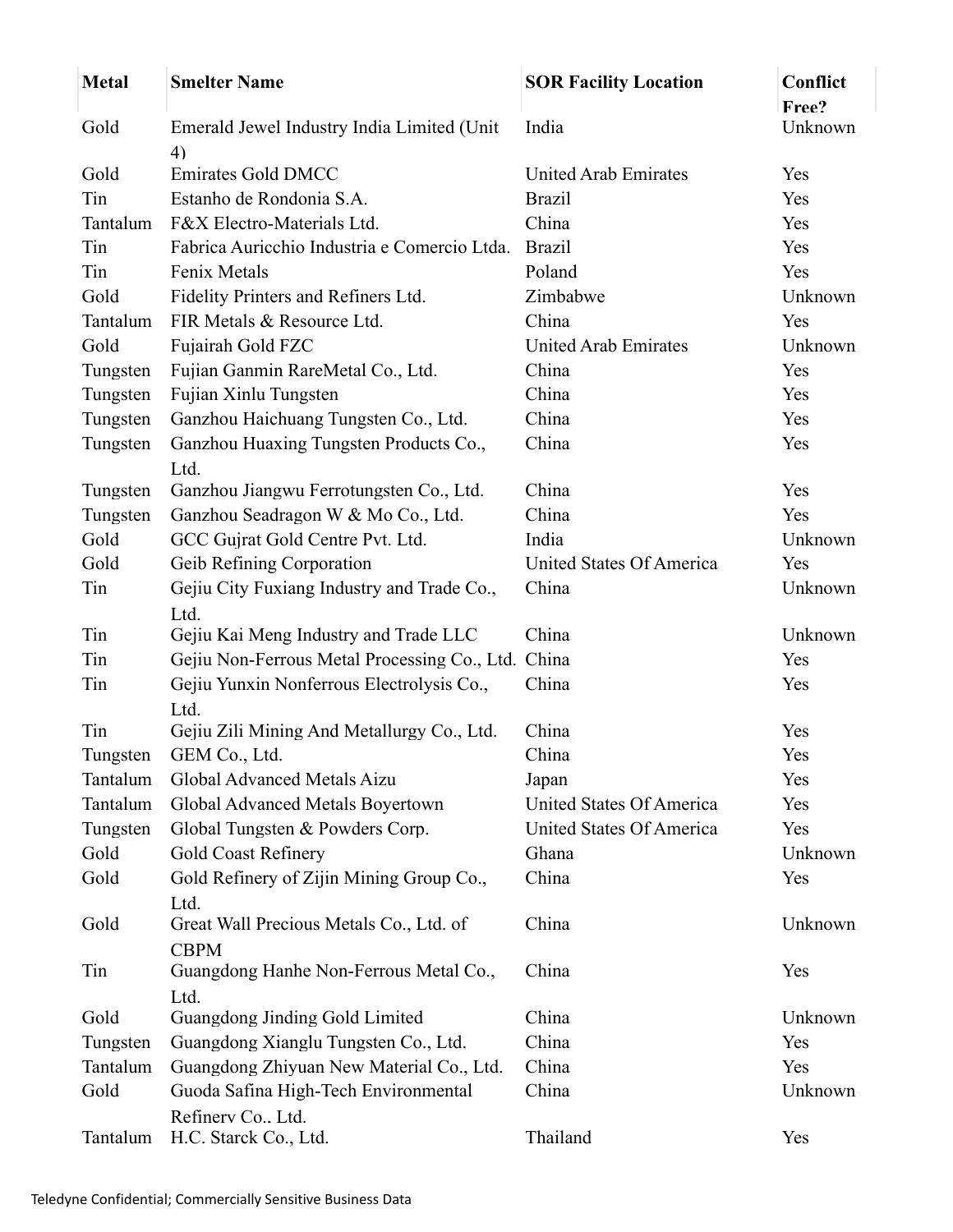| <b>Metal</b> | <b>Smelter Name</b>                             | <b>SOR Facility Location</b> | Conflict     |
|--------------|-------------------------------------------------|------------------------------|--------------|
| Tantalum     | H.C. Starck Hermsdorf GmbH                      | Germany                      | Free?<br>Yes |
| Tantalum     | H.C. Starck Inc.                                | United States Of America     | Yes          |
| Tantalum     | H.C. Starck Ltd.                                | Japan                        | Yes          |
| Tungsten     | H.C. Starck Smelting GmbH & Co. KG              | Germany                      | Yes          |
| Tantalum     | H.C. Starck Smelting GmbH & Co. KG              | Germany                      | Yes          |
| Tantalum     | H.C. Starck Tantalum and Niobium GmbH           | Germany                      | Yes          |
| Tungsten     | H.C. Starck Tungsten GmbH                       | Germany                      | Yes          |
| Gold         | Hangzhou Fuchunjiang Smelting Co., Ltd.         | China                        | Unknown      |
| Gold         | Heimerle + Meule GmbH                           | Germany                      | Yes          |
| Tantalum     | Hengyang King Xing Lifeng New Materials         | China                        | Yes          |
|              | Co., Ltd.                                       |                              |              |
| Gold         | Heraeus Metals Hong Kong Ltd.                   | China                        | Yes          |
| Gold         | Heraeus Precious Metals GmbH & Co. KG           | Germany                      | Yes          |
| Gold         | Hunan Chenzhou Mining Co., Ltd.                 | China                        | Unknown      |
| Tungsten     | Hunan Chenzhou Mining Co., Ltd.                 | China                        | Yes          |
| Tungsten     | Hunan Chunchang Nonferrous Metals Co.,          | China                        | Yes          |
|              | Ltd.                                            |                              |              |
| Gold         | Hunan Guiyang yinxing Nonferrous Smelting China |                              | Unknown      |
| Gold         | Co., Ltd.<br>HwaSeong CJ CO., LTD.              | Korea, Republic Of           | Unknown      |
| Tungsten     | Hydrometallurg, JSC                             | <b>Russian Federation</b>    | Yes          |
| Gold         | <b>Industrial Refining Company</b>              | Belgium                      | Unknown      |
| Gold         | Inner Mongolia Qiankun Gold and Silver          | China                        | Yes          |
|              | Refinery Share Co., Ltd.                        |                              |              |
| Gold         | <b>International Precious Metal Refiners</b>    | <b>United Arab Emirates</b>  | Unknown      |
| Gold         | Ishifuku Metal Industry Co., Ltd.               | Japan                        | Yes          |
| Gold         | Istanbul Gold Refinery                          | Turkey                       | Yes          |
| Gold         | Italpreziosi                                    | Italy                        | Yes          |
| Gold         | JALAN & Company                                 | India                        | Unknown      |
| Gold         | Japan Mint                                      | Japan                        | Yes          |
| Tungsten     | Japan New Metals Co., Ltd.                      | Japan                        | Yes          |
| Tungsten     | Jiangwu H.C. Starck Tungsten Products Co.,      | China                        | Yes          |
|              | Ltd.                                            |                              |              |
| Gold         | Jiangxi Copper Co., Ltd.                        | China                        | Yes          |
| Tantalum     | Jiangxi Dinghai Tantalum & Niobium Co.,         | China                        | Yes          |
|              | Ltd.                                            |                              |              |
| Tungsten     | Jiangxi Gan Bei Tungsten Co., Ltd.              | China                        | Yes          |
| Tungsten     | Jiangxi Minmetals Gao'an Non-ferrous            | China                        | Unknown      |
|              | Metals Co., Ltd.                                |                              |              |
| Tin          | Jiangxi New Nanshan Technology Ltd.             | China                        | Yes          |
| Tungsten     | Jiangxi Tonggu Non-ferrous Metallurgical &      | China                        | Yes          |
|              | Chemical Co Ltd.                                |                              |              |
| Tantalum     | Jiangxi Tuohong New Raw Material                | China                        | Yes          |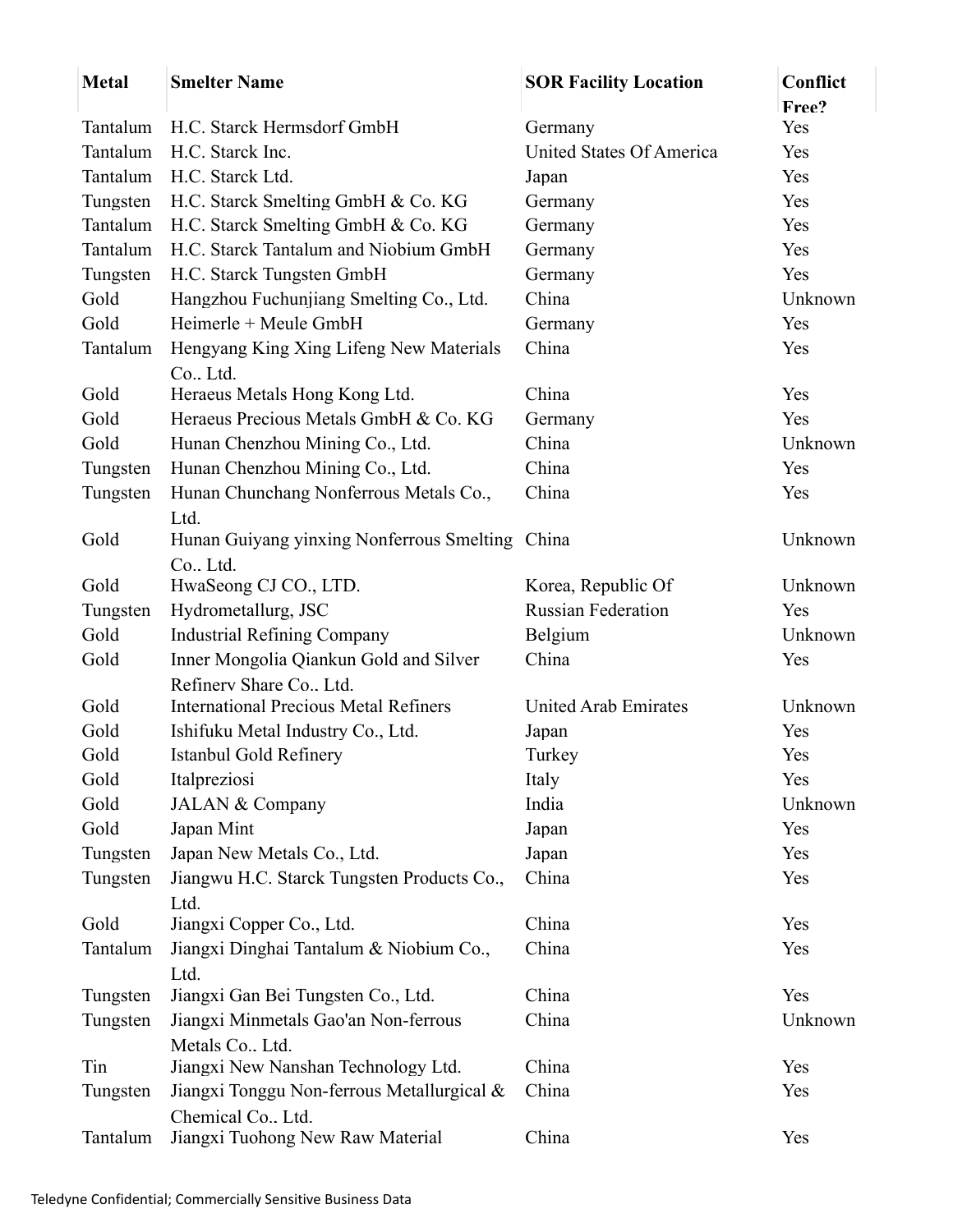| <b>Metal</b> | <b>Smelter Name</b>                                | <b>SOR Facility Location</b> | Conflict     |
|--------------|----------------------------------------------------|------------------------------|--------------|
| Tungsten     | Jiangxi Xinsheng Tungsten Industry Co., Ltd.       | China                        | Free?<br>Yes |
| Tungsten     | Jiangxi Yaosheng Tungsten Co., Ltd.                | China                        | Yes          |
| Tantalum     | JiuJiang JinXin Nonferrous Metals Co., Ltd.        | China                        | Yes          |
| Tantalum     | Jiujiang Tanbre Co., Ltd.                          | China                        | Yes          |
| Tantalum     | Jiujiang Zhongao Tantalum & Niobium Co.,           | China                        | Yes          |
|              | Ltd.                                               |                              |              |
| Tungsten     | JSC "Kirovgrad Hard Alloys Plant"                  | <b>Russian Federation</b>    | Yes          |
| Gold         | JSC Ekaterinburg Non-Ferrous Metal                 | <b>Russian Federation</b>    | Unknown      |
|              | Processing Plant                                   |                              |              |
| Gold         | <b>JSC</b> Uralelectromed                          | Russian Federation           | Unknown      |
| Gold         | JX Nippon Mining & Metals Co., Ltd.                | Japan                        | Yes          |
| Gold         | K.A. Rasmussen                                     | Norway                       | Unknown      |
| Gold         | Kaloti Precious Metals                             | <b>United Arab Emirates</b>  | Unknown      |
| Gold         | Kazakhmys Smelting LLC                             | Kazakhstan                   | Unknown      |
| Gold         | Kazzinc                                            | Kazakhstan                   | Yes          |
| Tantalum     | <b>KEMET Blue Metals</b>                           | Mexico                       | Yes          |
| Tungsten     | Kennametal Fallon                                  | United States Of America     | Yes          |
| Tungsten     | Kennametal Huntsville                              | United States Of America     | Yes          |
| Gold         | Kennecott Utah Copper LLC                          | United States Of America     | Yes          |
| Tungsten     | KGETS Co., Ltd.                                    | Korea, Republic Of           | Yes          |
| Gold         | KGHM Polska Miedz Spolka Akcyjna                   | Poland                       | Yes          |
| Gold         | Kojima Chemicals Co., Ltd.                         | Japan                        | Yes          |
| Gold         | Korea Zinc Co., Ltd.                               | Korea, Republic Of           | Yes          |
| Gold         | Kundan Care Products Ltd.                          | India                        | Unknown      |
| Gold         | Kyrgyzaltyn JSC                                    | Kyrgyzstan                   | Unknown      |
| Gold         | Kyshtym Copper-Electrolytic Plant ZAO              | <b>Russian Federation</b>    | Unknown      |
| Gold         | L'azurde Company For Jewelry                       | Saudi Arabia                 | Unknown      |
| Gold         | L'Orfebre S.A.                                     | Andorra                      | Yes          |
| Tungsten     | Lianyou Metals Co., Ltd.                           | Taiwan, Province Of China    | Yes          |
| Gold         | Lingbao Gold Co., Ltd.                             | China                        | Unknown      |
| Gold         | Lingbao Jinyuan Tonghui Refinery Co., Ltd.         | China                        | Unknown      |
| Tungsten     | LLC Volstok                                        | <b>Russian Federation</b>    | Unknown      |
| Gold         | LS-NIKKO Copper Inc.                               | Korea, Republic Of           | Yes          |
| Tantalum     | LSM Brasil S.A.                                    | <b>Brazil</b>                | Yes          |
| Gold         | LT Metal Ltd.                                      | Korea, Republic Of           | Yes          |
| Tin          | Luna Smelter, Ltd.                                 | Rwanda                       | Yes          |
| Gold         | Luoyang Zijin Yinhui Gold Refinery Co., Ltd. China |                              | Unknown      |
| Tin          | Ma'anshan Weitai Tin Co., Ltd.                     | China                        | Yes          |
| Tin          | Magnu's Minerais Metais e Ligas Ltda.              | <b>Brazil</b>                | Yes          |
| Tin          | Malaysia Smelting Corporation (MSC)                | Malaysia                     | Yes          |
| Tungsten     | Malipo Haiyu Tungsten Co., Ltd.                    | China                        | Yes          |
| Gold         | Marsam Metals                                      | <b>Brazil</b>                | Yes          |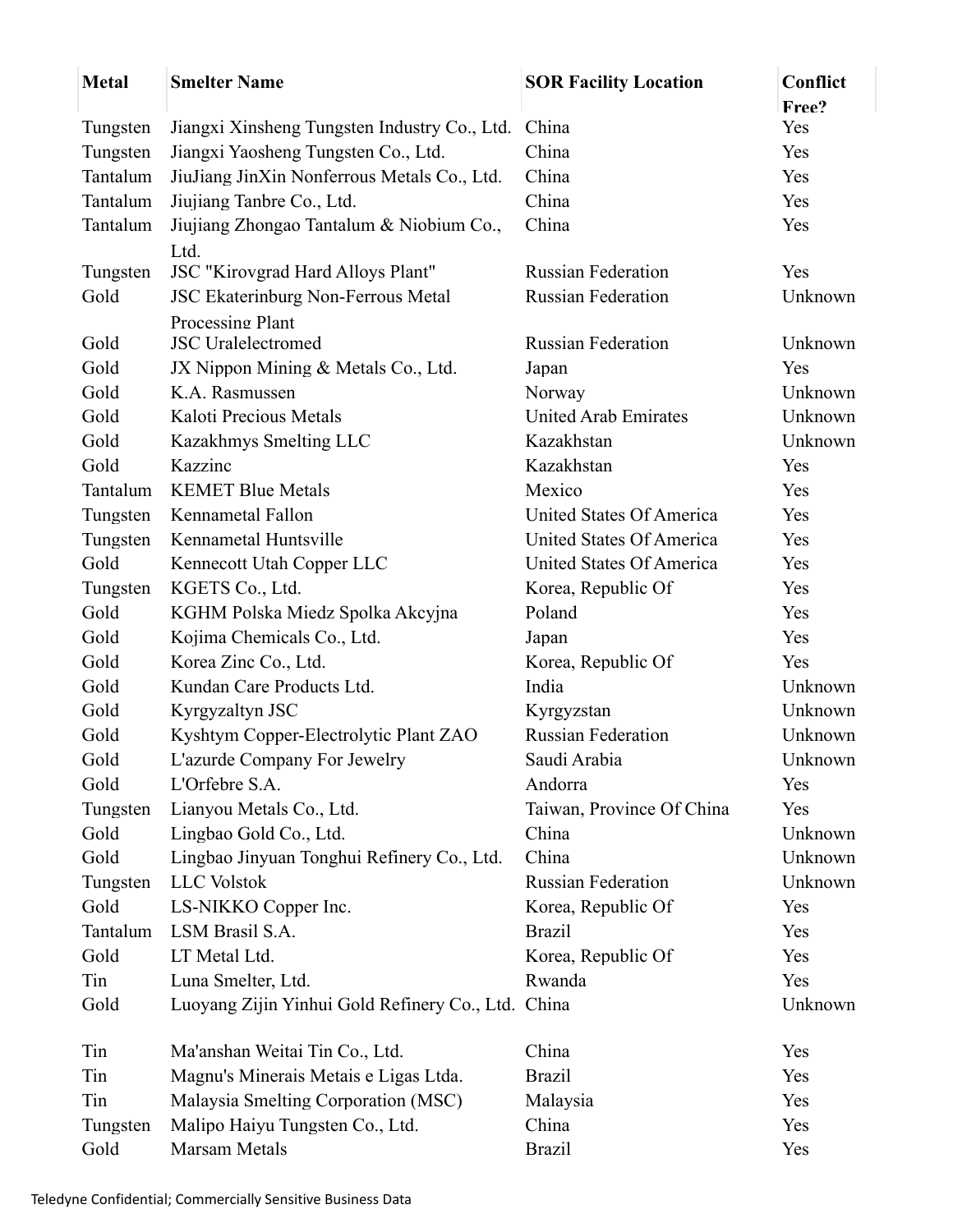| <b>Metal</b> | <b>Smelter Name</b>                         | <b>SOR Facility Location</b> | Conflict<br>Free? |
|--------------|---------------------------------------------|------------------------------|-------------------|
| Tungsten     | Masan Tungsten Chemical LLC (MTC)           | Viet Nam                     | Yes               |
| Gold         | Materion                                    | United States Of America     | Yes               |
| Gold         | Matsuda Sangyo Co., Ltd.                    | Japan                        | Yes               |
| Gold         | <b>MD</b> Overseas                          | India                        | Unknown           |
| Tin          | Melt Metais e Ligas S.A.                    | <b>Brazil</b>                | Unknown           |
| Gold         | Metal Concentrators SA (Pty) Ltd.           | South Africa                 | Yes               |
| Tin          | Metallic Resources, Inc.                    | United States Of America     | Yes               |
| Gold         | Metallix Refining Inc.                      | United States Of America     | Unknown           |
| Tin          | Metallo Belgium N.V.                        | Belgium                      | Yes               |
| Tin          | Metallo Spain S.L.U.                        | Spain                        | Yes               |
| Tantalum     | Metallurgical Products India Pvt., Ltd.     | India                        | Yes               |
| Gold         | Metalor Technologies (Hong Kong) Ltd.       | China                        | Yes               |
| Gold         | Metalor Technologies (Singapore) Pte., Ltd. | Singapore                    | Yes               |
| Gold         | Metalor Technologies (Suzhou) Ltd.          | China                        | Yes               |
| Gold         | Metalor Technologies S.A.                   | Switzerland                  | Yes               |
| Gold         | Metalor USA Refining Corporation            | United States Of America     | Yes               |
| Gold         | Metalurgica Met-Mex Penoles S.A. De C.V.    | Mexico                       | Yes               |
| Tin          | Mineracao Taboca S.A.                       | <b>Brazil</b>                | Yes               |
| Tantalum     | Mineracao Taboca S.A.                       | <b>Brazil</b>                | Yes               |
| Tin          | Minsur                                      | Peru                         | Yes               |
| Gold         | Mitsubishi Materials Corporation            | Japan                        | Yes               |
| Tin          | Mitsubishi Materials Corporation            | Japan                        | Yes               |
| Tantalum     | Mitsui Mining and Smelting Co., Ltd.        | Japan                        | Yes               |
| Gold         | Mitsui Mining and Smelting Co., Ltd.        | Japan                        | Yes               |
| Gold         | MMTC-PAMP India Pvt., Ltd.                  | India                        | Yes               |
| Gold         | Modeltech Sdn Bhd                           | Malaysia                     | Unknown           |
| Tin          | Modeltech Sdn Bhd                           | Malaysia                     | Unknown           |
| Tungsten     | Moliren Ltd.                                | <b>Russian Federation</b>    | Yes               |
| Gold         | Morris and Watson                           | New Zealand                  | Unknown           |
| Gold         | Moscow Special Alloys Processing Plant      | <b>Russian Federation</b>    | Unknown           |
| Gold         | Nadir Metal Rafineri San. Ve Tic. A.S.      | Turkey                       | Yes               |
| Gold         | Navoi Mining and Metallurgical Combinat     | Uzbekistan                   | Yes               |
| Tin          | Nghe Tinh Non-Ferrous Metals Joint Stock    | Viet Nam                     | Unknown           |
|              | Company                                     |                              |                   |
| Gold         | NH Recytech Company                         | Korea, Republic Of           | Yes               |
| Tungsten     | Niagara Refining LLC                        | United States Of America     | Yes               |
| Gold         | Nihon Material Co., Ltd.                    | Japan                        | Yes               |
| Tantalum     | Ningxia Orient Tantalum Industry Co., Ltd.  | China                        | Yes               |
| Tin          | Novosibirsk Processing Plant Ltd.           | <b>Russian Federation</b>    | Yes               |
| Tantalum     | NPM Silmet AS                               | Estonia                      | Yes               |
| Tungsten     | NPP Tyazhmetprom LLC                        | <b>Russian Federation</b>    | Unknown           |
| Tin          | O.M. Manufacturing (Thailand) Co., Ltd.     | Thailand                     | Yes               |
| Tin          | O.M. Manufacturing Philippines, Inc.        | Philippines                  | Yes               |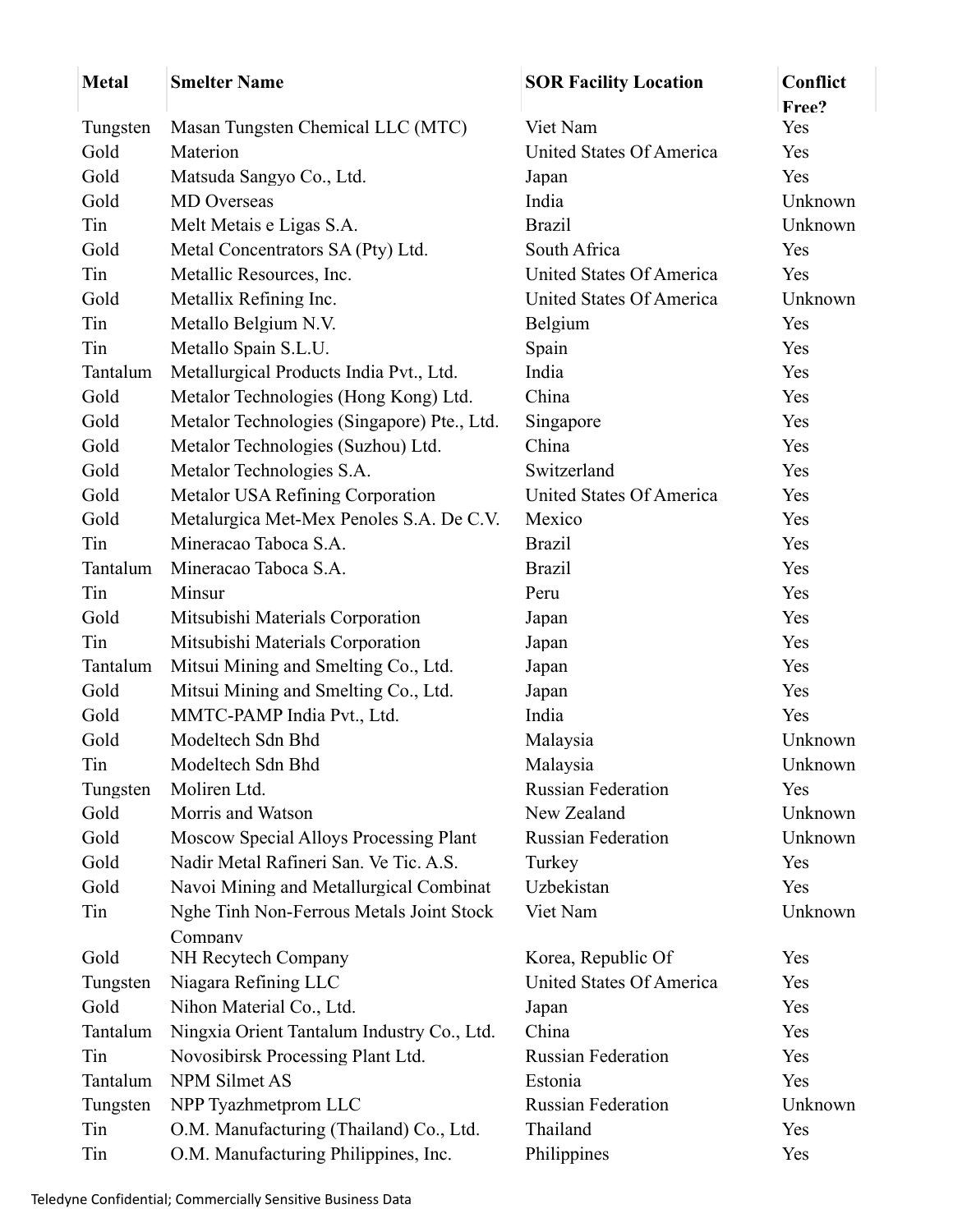| <b>Metal</b>         | <b>Smelter Name</b>                                   | <b>SOR Facility Location</b>     | Conflict |
|----------------------|-------------------------------------------------------|----------------------------------|----------|
|                      |                                                       |                                  | Free?    |
| Gold                 | Ogussa Osterreichische Gold- und Silber-              | Austria                          | Yes      |
|                      | Scheideanstalt GmbH                                   |                                  |          |
| Gold                 | Ohura Precious Metal Industry Co., Ltd.               | Japan                            | Yes      |
| Gold                 | OJSC "The Gulidov Krasnoyarsk Non-                    | <b>Russian Federation</b>        | Unknown  |
| Gold                 | Ferrous Metals Plant" (OJSC Krastsvetmet)             | <b>Russian Federation</b>        | Unknown  |
|                      | <b>OJSC Novosibirsk Refinery</b><br>OOO "Technolom" 1 | <b>Russian Federation</b>        | Unknown  |
| Tungsten<br>Tungsten | OOO "Technolom" 2                                     | <b>Russian Federation</b>        | Unknown  |
| Tin                  | Operaciones Metalurgicas S.A.                         | Bolivia (Plurinational State Of) | Yes      |
| Gold                 | PAMP S.A.                                             | Switzerland                      | Yes      |
| Gold                 | Pease & Curren                                        | United States Of America         | Unknown  |
| Gold                 | Penglai Penggang Gold Industry Co., Ltd.              | China                            | Unknown  |
| Tungsten             | Philippine Chuangxin Industrial Co., Inc.             | Philippines                      | Yes      |
| Gold                 | Planta Recuperadora de Metales SpA                    | Chile                            | Yes      |
| Tin                  | Pongpipat Company Limited                             | Myanmar                          | Unknown  |
| Tin                  | Precious Minerals and Smelting Limited                | India                            | Unknown  |
| Gold                 | Prioksky Plant of Non-Ferrous Metals                  | <b>Russian Federation</b>        | Unknown  |
| Gold                 | PT Aneka Tambang (Persero) Tbk                        | Indonesia                        | Yes      |
| Tin                  | PT Aries Kencana Sejahtera                            | Indonesia                        | Unknown  |
| Tin                  | PT Artha Cipta Langgeng                               | Indonesia                        | Yes      |
| Tin                  | PT ATD Makmur Mandiri Jaya                            | Indonesia                        | Yes      |
| Tin                  | PT Babel Inti Perkasa                                 | Indonesia                        | Yes      |
| Tin                  | PT Babel Surya Alam Lestari                           | Indonesia                        | Yes      |
| Tin                  | PT Bangka Serumpun                                    | Indonesia                        | Yes      |
| Tin                  | PT Belitung Industri Sejahtera                        | Indonesia                        | Unknown  |
| Tin                  | PT Bukit Timah                                        | Indonesia                        | Yes      |
| Tin                  | PT Cipta Persada Mulia                                | Indonesia                        | Yes      |
| Tin                  | PT Menara Cipta Mulia                                 | Indonesia                        | Yes      |
| Tin                  | PT Mitra Stania Prima                                 | Indonesia                        | Yes      |
| Tin                  | PT Mitra Sukses Globalindo                            | Indonesia                        | Unknown  |
| Tin                  | PT Panca Mega Persada                                 | Indonesia                        | Unknown  |
| Tin                  | PT Prima Timah Utama                                  | Indonesia                        | Yes      |
| Tin                  | PT Rajawali Rimba Perkasa                             | Indonesia                        | Yes      |
| Tin                  | PT Refined Bangka Tin                                 | Indonesia                        | Yes      |
| Tin                  | PT Sariwiguna Binasentosa                             | Indonesia                        | Yes      |
| Tin                  | PT Stanindo Inti Perkasa                              | Indonesia                        | Yes      |
| Tin                  | PT Sukses Inti Makmur                                 | Indonesia                        | Unknown  |
| Tin                  | PT Timah Nusantara                                    | Indonesia                        | Unknown  |
| Tin                  | PT Timah Tbk Kundur                                   | Indonesia                        | Yes      |
| Tin                  | PT Timah Tbk Mentok                                   | Indonesia                        | Yes      |
| Tin                  | PT Tinindo Inter Nusa                                 | Indonesia                        | Yes      |
| Tin                  | PT Tirus Putra Mandiri                                | Indonesia                        | Unknown  |
| Tin                  | PT Tommy Utama                                        | Indonesia                        | Unknown  |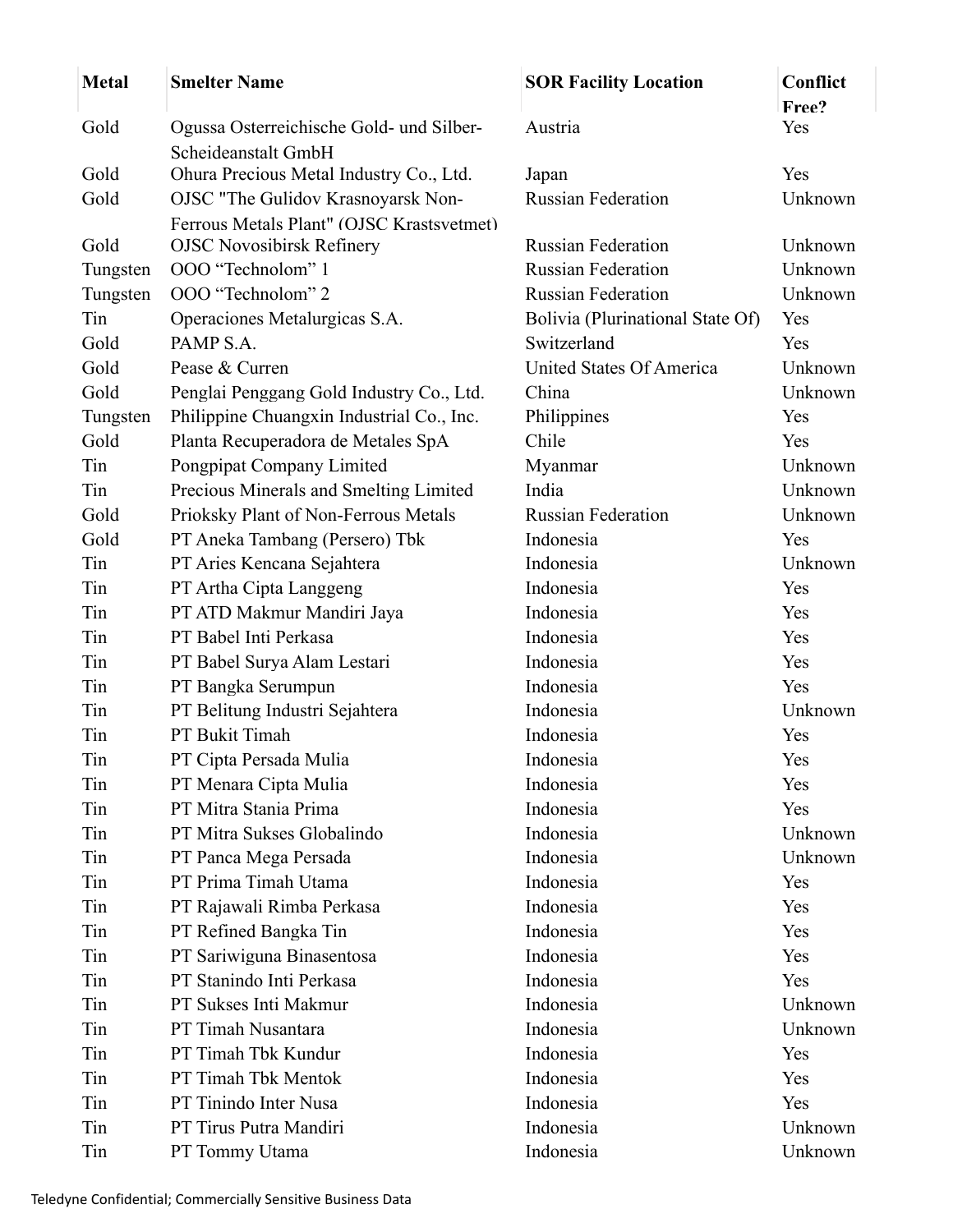| <b>Metal</b> | <b>Smelter Name</b>                                             | <b>SOR Facility Location</b> | Conflict<br>Free? |
|--------------|-----------------------------------------------------------------|------------------------------|-------------------|
| Gold         | PX Precinox S.A.                                                | Switzerland                  | Yes               |
| Gold         | QG Refining, LLC                                                | United States Of America     | Unknown           |
| Tantalum     | QuantumClean                                                    | United States Of America     | Yes               |
| Gold         | Rand Refinery (Pty) Ltd.                                        | South Africa                 | Yes               |
| Gold         | Refinery of Seemine Gold Co., Ltd.                              | China                        | Unknown           |
| Gold         | <b>REMONDIS PMR B.V.</b>                                        | <b>Netherlands</b>           | Yes               |
| Tin          | Resind Industria e Comercio Ltda.                               | <b>Brazil</b>                | Yes               |
| Tantalum     | Resind Industria e Comercio Ltda.                               | <b>Brazil</b>                | Yes               |
| Gold         | Royal Canadian Mint                                             | Canada                       | Yes               |
| Tin          | Rui Da Hung                                                     | Taiwan, Province Of China    | Yes               |
| Gold         | <b>SAAMP</b>                                                    | France                       | Yes               |
| Gold         | Sabin Metal Corp.                                               | United States Of America     | Unknown           |
| Gold         | Safimet S.p.A                                                   | Italy                        | Yes               |
| Gold         | SAFINA A.S.                                                     | Czechia                      | Yes               |
|              | Sai Refinery                                                    |                              | Unknown           |
| Gold<br>Gold | <b>Samduck Precious Metals</b>                                  | India                        | Yes               |
|              |                                                                 | Korea, Republic Of           |                   |
| Gold         | Samwon Metals Corp.                                             | Korea, Republic Of           | Unknown           |
| Gold         | Sancus ZFS (L'Orfebre, SA)                                      | Colombia                     | Unknown           |
| Gold         | Sellem Industries Ltd.                                          | Mauritania                   | Unknown           |
| Gold         | SEMPSA Joyeria Plateria S.A.                                    | Spain                        | Yes               |
| Gold         | Shandong Humon Smelting Co., Ltd.                               | China                        | Unknown           |
| Gold         | Shandong Tiancheng Biological Gold                              | China                        | Unknown           |
| Gold         | Industrial Co., Ltd.<br>Shandong Zhaojin Gold & Silver Refinery | China                        | Yes               |
|              | Co., Ltd.                                                       |                              |                   |
| Gold         | Shenzhen Zhonghenglong Real Industry Co.,                       | China                        | Unknown           |
|              | Ltd.                                                            |                              |                   |
| Gold         | Shirpur Gold Refinery Ltd.                                      | India                        | Unknown           |
| Gold         | Sichuan Tianze Precious Metals Co., Ltd.                        | China                        | Yes               |
| Gold         | Singway Technology Co., Ltd.                                    | Taiwan, Province Of China    | Yes               |
| Gold         | SOE Shyolkovsky Factory of Secondary                            | <b>Russian Federation</b>    | Unknown           |
|              | <b>Precious Metals</b>                                          |                              |                   |
| Tin          | Soft Metais Ltda.                                               | <b>Brazil</b>                | Yes               |
| Gold         | Solar Applied Materials Technology Corp.                        | Taiwan, Province Of China    | Yes               |
| Tantalum     | Solikamsk Magnesium Works OAO                                   | <b>Russian Federation</b>    | Yes               |
| Gold         | Sovereign Metals                                                | India                        | Unknown           |
| Gold         | State Research Institute Center for Physical                    | Lithuania                    | Unknown           |
|              | Sciences and Technology                                         |                              |                   |
| Gold         | Sudan Gold Refinery                                             | Sudan                        | Unknown           |
| Gold         | Sumitomo Metal Mining Co., Ltd.                                 | Japan                        | Yes               |
| Gold         | SungEel HiMetal Co., Ltd.                                       | Korea, Republic Of           | Yes               |
| Gold         | Super Dragon Technology Co., Ltd.                               | China                        | Unknown           |
| Tin          | Super Ligas                                                     | <b>Brazil</b>                | Unknown           |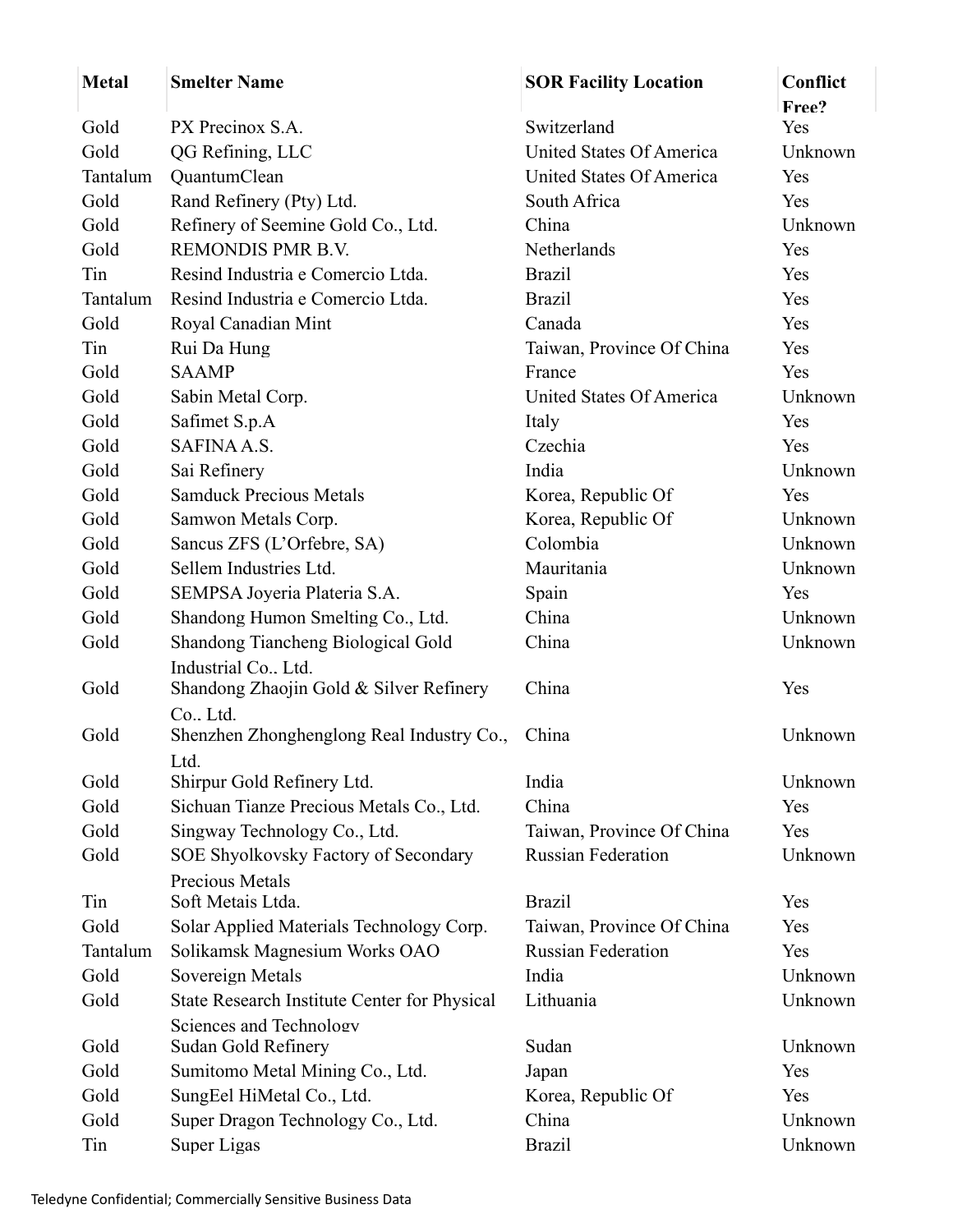| <b>Metal</b> | <b>Smelter Name</b>                                            | <b>SOR Facility Location</b> | Conflict |
|--------------|----------------------------------------------------------------|------------------------------|----------|
|              |                                                                |                              | Free?    |
| Gold         | T.C.A S.p.A                                                    | Italy                        | Yes      |
| Tantalum     | Taki Chemical Co., Ltd.                                        | Japan                        | Yes      |
| Gold         | Tanaka Kikinzoku Kogyo K.K.                                    | Japan                        | Yes      |
| Tantalum     | <b>Telex Metals</b>                                            | United States Of America     | Yes      |
| Tin          | Thaisarco                                                      | Thailand                     | Yes      |
| Gold         | The Refinery of Shandong Gold Mining Co.,                      | China                        | Yes      |
|              | Ltd.                                                           |                              |          |
| Tin          | Tin Technology & Refining                                      | United States Of America     | Yes      |
| Gold         | Tokuriki Honten Co., Ltd.                                      | Japan                        | Yes      |
| Gold         | Tongling Nonferrous Metals Group Co., Ltd.                     | China                        | Unknown  |
| Gold         | TOO Tau-Ken-Altyn                                              | Kazakhstan                   | Yes      |
| Gold         | Torecom                                                        | Korea, Republic Of           | Yes      |
| Tin          | Tuyen Quang Non-Ferrous Metals Joint Stock Viet Nam<br>Company |                              | Unknown  |
| Tantalum     | Ulba Metallurgical Plant JSC                                   | Kazakhstan                   | Yes      |
| Gold         | Umicore Precious Metals Thailand                               | Thailand                     | Yes      |
| Gold         | Umicore S.A. Business Unit Precious Metals                     | Belgium                      | Yes      |
|              | Refining                                                       |                              |          |
| Tungsten     | Unecha Refractory metals plant                                 | <b>Russian Federation</b>    | Yes      |
| Gold         | United Precious Metal Refining, Inc.                           | United States Of America     | Yes      |
| Gold         | Valcambi S.A.                                                  | Switzerland                  | Yes      |
| Gold         | Value Trading                                                  | Belgium                      | Unknown  |
| Tin          | VQB Mineral and Trading Group JSC                              | Viet Nam                     | Unknown  |
| Gold         | WEEEREFINING                                                   | France                       | Unknown  |
| Gold         | Western Australian Mint (T/a The Perth Mint) Australia         |                              | Yes      |
| Tin          | White Solder Metalurgia e Mineracao Ltda.                      | <b>Brazil</b>                | Yes      |
| Gold         | WIELAND Edelmetalle GmbH                                       | Germany                      | Yes      |
| Tungsten     | Wolfram Bergbau und Hutten AG                                  | Austria                      | Yes      |
| Tungsten     | Xiamen Tungsten (H.C.) Co., Ltd.                               | China                        | Yes      |
| Tungsten     | Xiamen Tungsten Co., Ltd.                                      | China                        | Yes      |
| Tungsten     | Xinfeng Huarui Tungsten & Molybdenum                           | China                        | Yes      |
|              | New Material Co., Ltd.                                         |                              |          |
| Tantalum     | XinXing HaoRong Electronic Material Co.,                       | China                        | Yes      |
|              | Ltd.                                                           |                              |          |
| Gold         | Yamakin Co., Ltd.                                              | Japan                        | Yes      |
| Tantalum     | Yancheng Jinye New Material Technology                         | China                        | Yes      |
|              | Co., Ltd.                                                      |                              |          |
| Tantalum     | Yanling Jincheng Tantalum & Niobium Co.,                       | China                        | Yes      |
| Gold         | Ltd.<br>Yokohama Metal Co., Ltd.                               | Japan                        | Yes      |
| Tin          |                                                                | China                        | Yes      |
|              | Yunnan Chengfeng Non-ferrous Metals Co.,                       |                              |          |
| Gold         | Ltd.<br>Yunnan Copper Industry Co., Ltd.                       | China                        | Unknown  |
|              |                                                                |                              |          |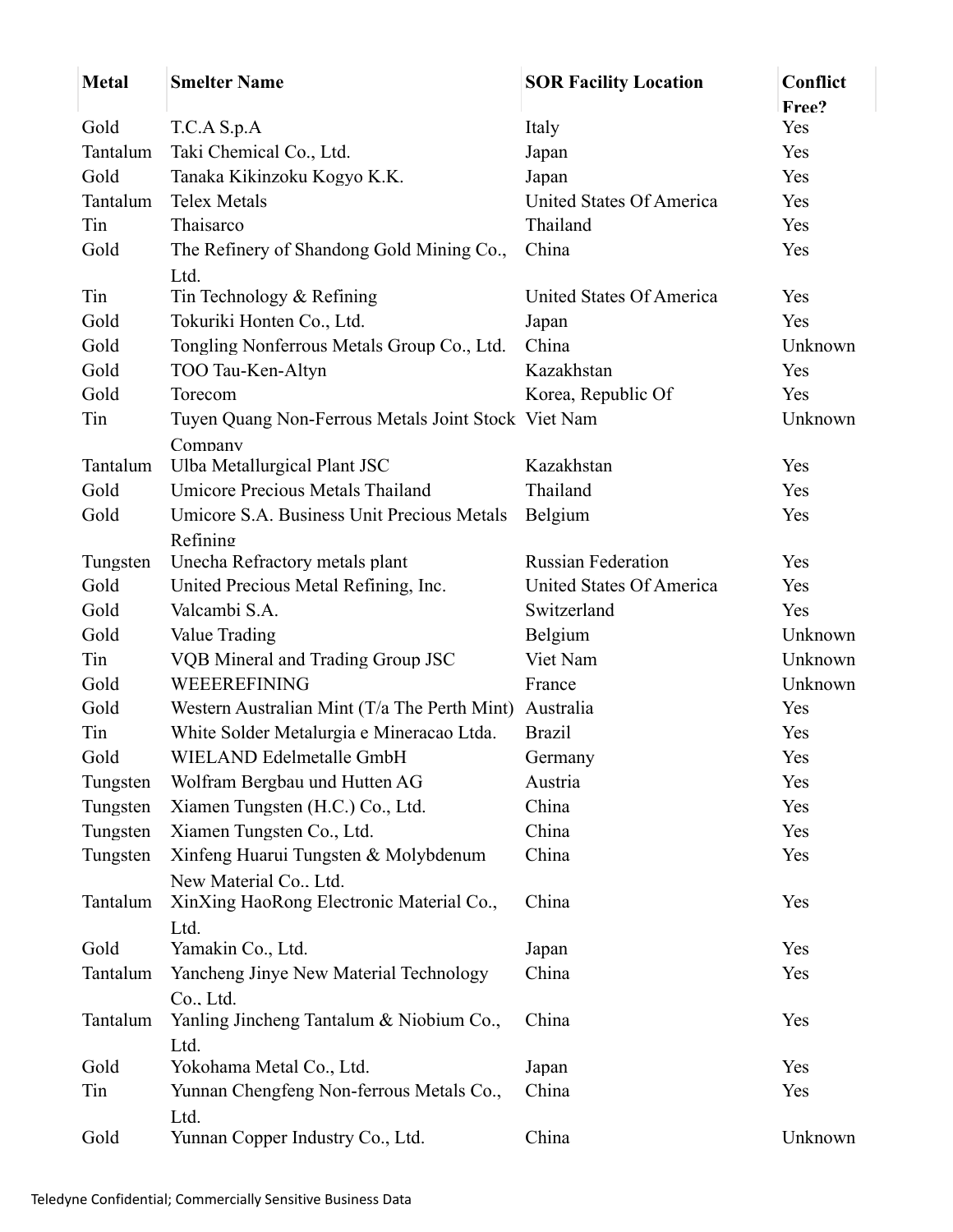| <b>Metal</b> | <b>Smelter Name</b>                        | <b>SOR Facility Location</b> | <b>Conflict</b> |
|--------------|--------------------------------------------|------------------------------|-----------------|
|              |                                            |                              | Free?           |
| Tin          | Yunnan Tin Company Limited                 | China                        | Yes             |
| Tin          | Yunnan Yunfan Non-ferrous Metals Co., Ltd. | China                        | Unknown         |
| Gold         | Zhongyuan Gold Smelter of Zhongjin Gold    | China                        | Yes             |
|              | Corporation                                |                              |                 |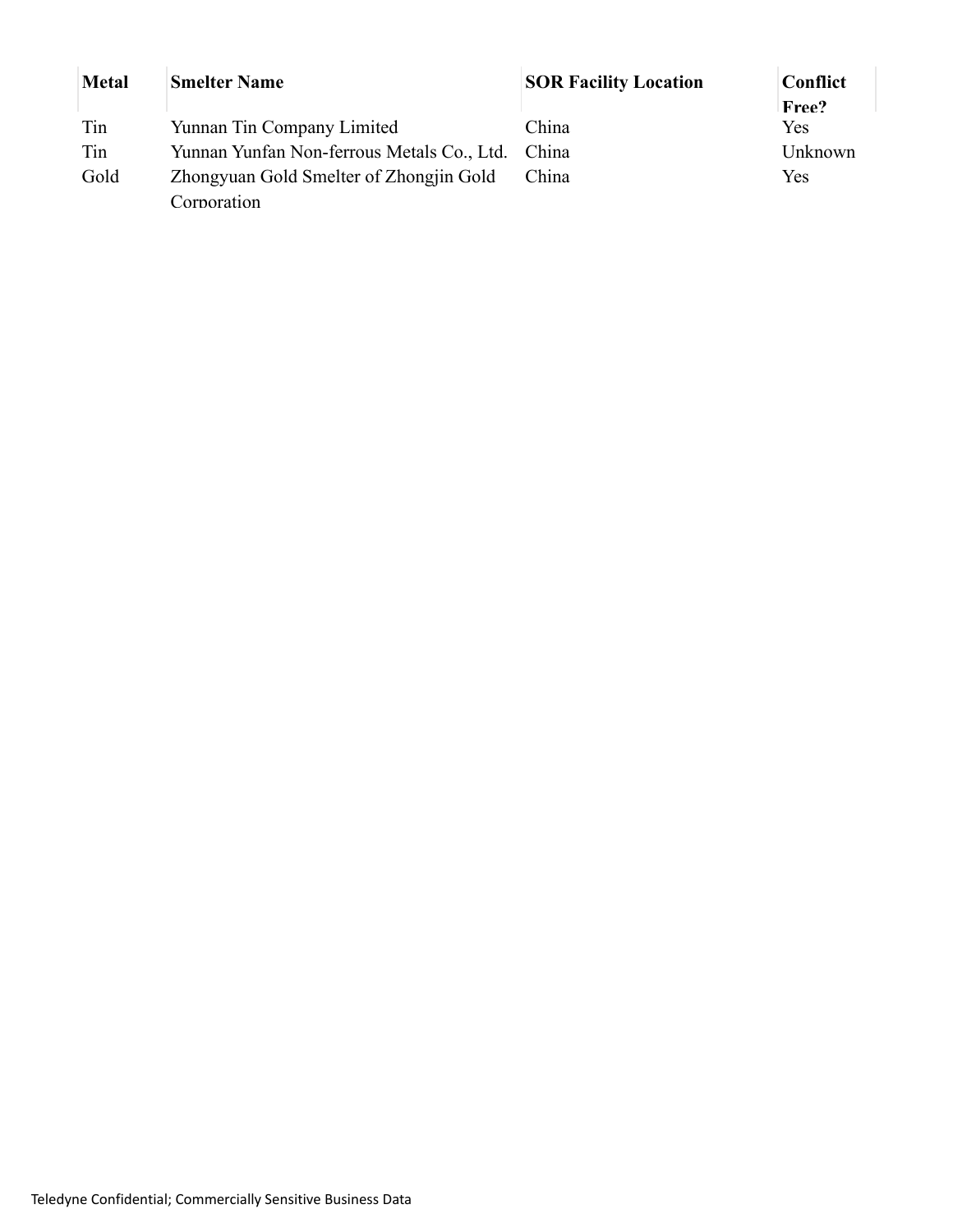#### **Annex 2**

Potential countries of origin include:

Afghanistan Åland Islands Albania American Samoa Andorra Angola Argentina Armenia Australia Austria Belarus Belgium Bermuda Bolivia Brazil Bulgaria Burundi Cambodia Canada Central African Republic Chile China Colombia Congo Democratic Republic of Congo Djibouti Dominica Dominican Republic Ecuador Egypt Eritrea Estonia Ethiopia Finland France Germany Ghana Guinea Guyana

Hong Kong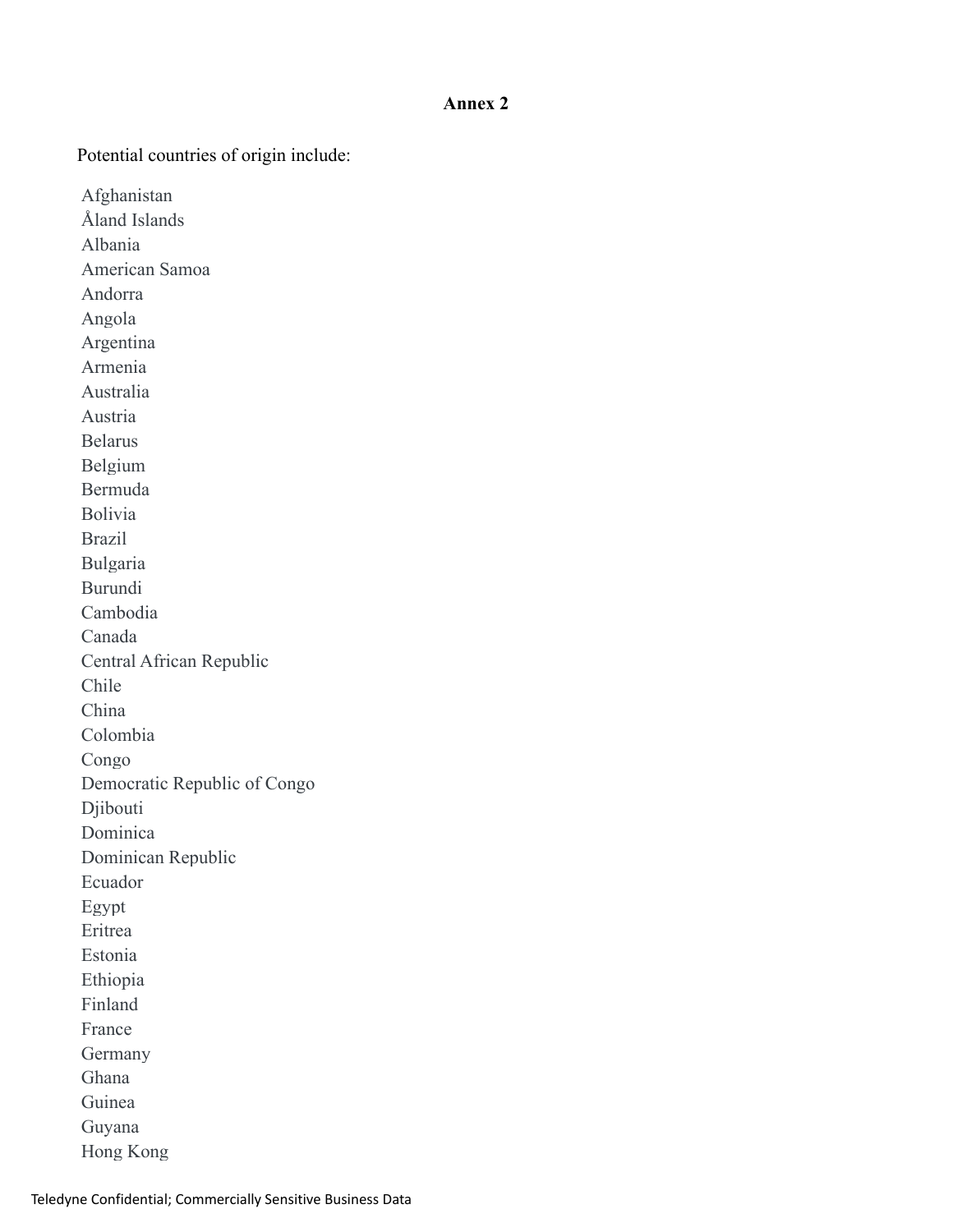Hungary India Indonesia Ireland Israel Italy Japan Kazakhstan Kenya Kyrgyzstan Liberia Lithuania Luxembourg Madagascar Malaysia Mali Mauritania Mexico Mongolia Morocco Mozambique Myanmar Namibia Netherlands New Zealand Niger Nigeria Panama Papua New Guinea Peru Philippines Poland Portugal Russian Federation Rwanda Saudi Arabia Sierra Leone Singapore Slovakia Slovenia South Africa South Korea South Sudan Spain